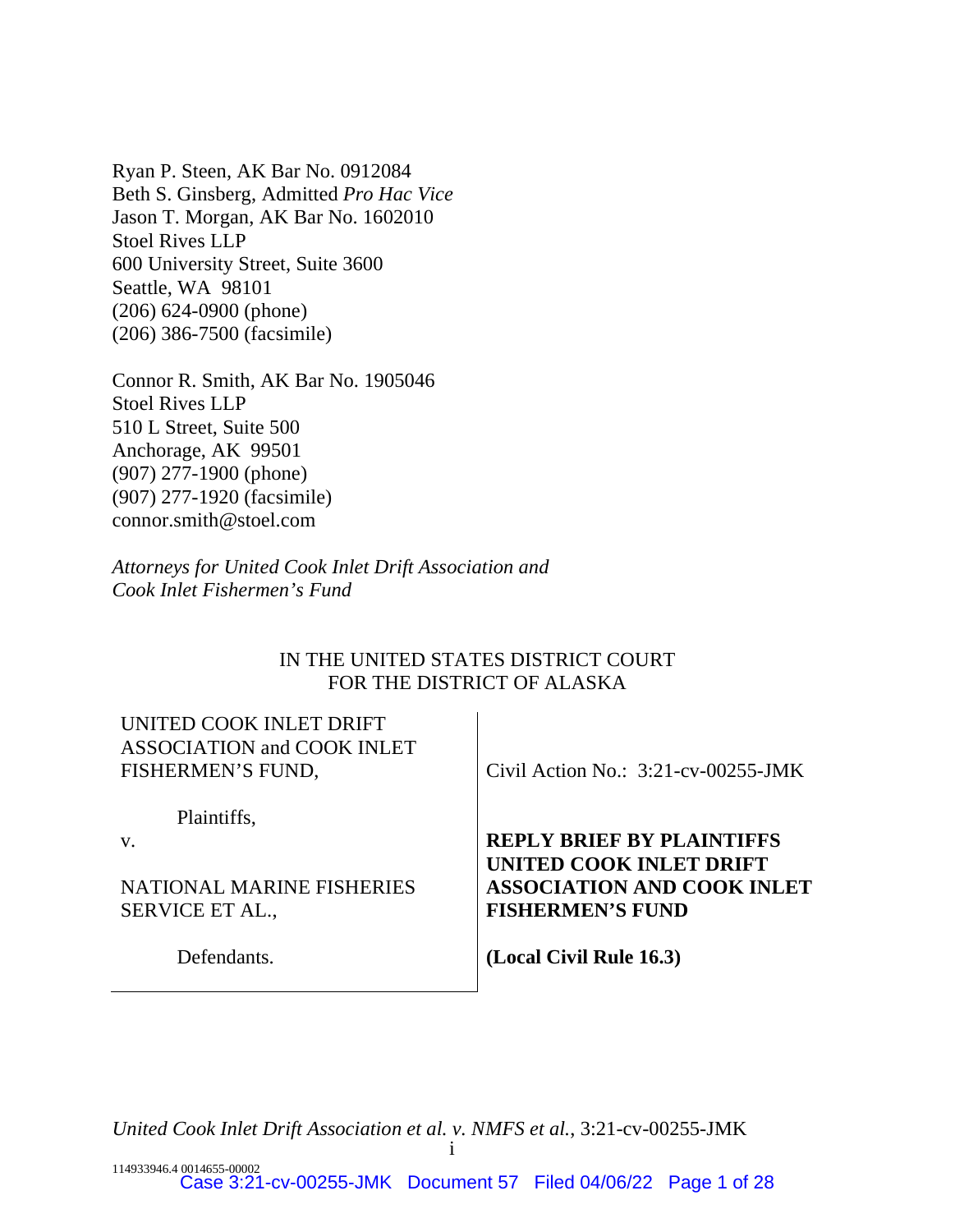# **TABLE OF CONTENTS**

| I.  |                 |                                                                   |                                                         |  |  |
|-----|-----------------|-------------------------------------------------------------------|---------------------------------------------------------|--|--|
| II. |                 |                                                                   |                                                         |  |  |
|     | A.              | Defendants Disregard the Ninth Circuit's Decision in United Cook4 |                                                         |  |  |
|     |                 | 1.                                                                |                                                         |  |  |
|     |                 | 2.                                                                | The Closure of Fishing in Federal Waters Is an Improper |  |  |
|     | <b>B.</b>       |                                                                   |                                                         |  |  |
|     | $\mathcal{C}$ . | NMFS Failed to Comply with Statutory Closure Requirements  12     |                                                         |  |  |
|     | D.              | Amendment 14 Violates Additional National Standards.  14          |                                                         |  |  |
|     |                 | 1.                                                                |                                                         |  |  |
|     |                 | 2.                                                                |                                                         |  |  |
|     |                 | 3.                                                                |                                                         |  |  |
|     | E.              |                                                                   |                                                         |  |  |
|     | F.              |                                                                   |                                                         |  |  |
| Ш.  |                 |                                                                   |                                                         |  |  |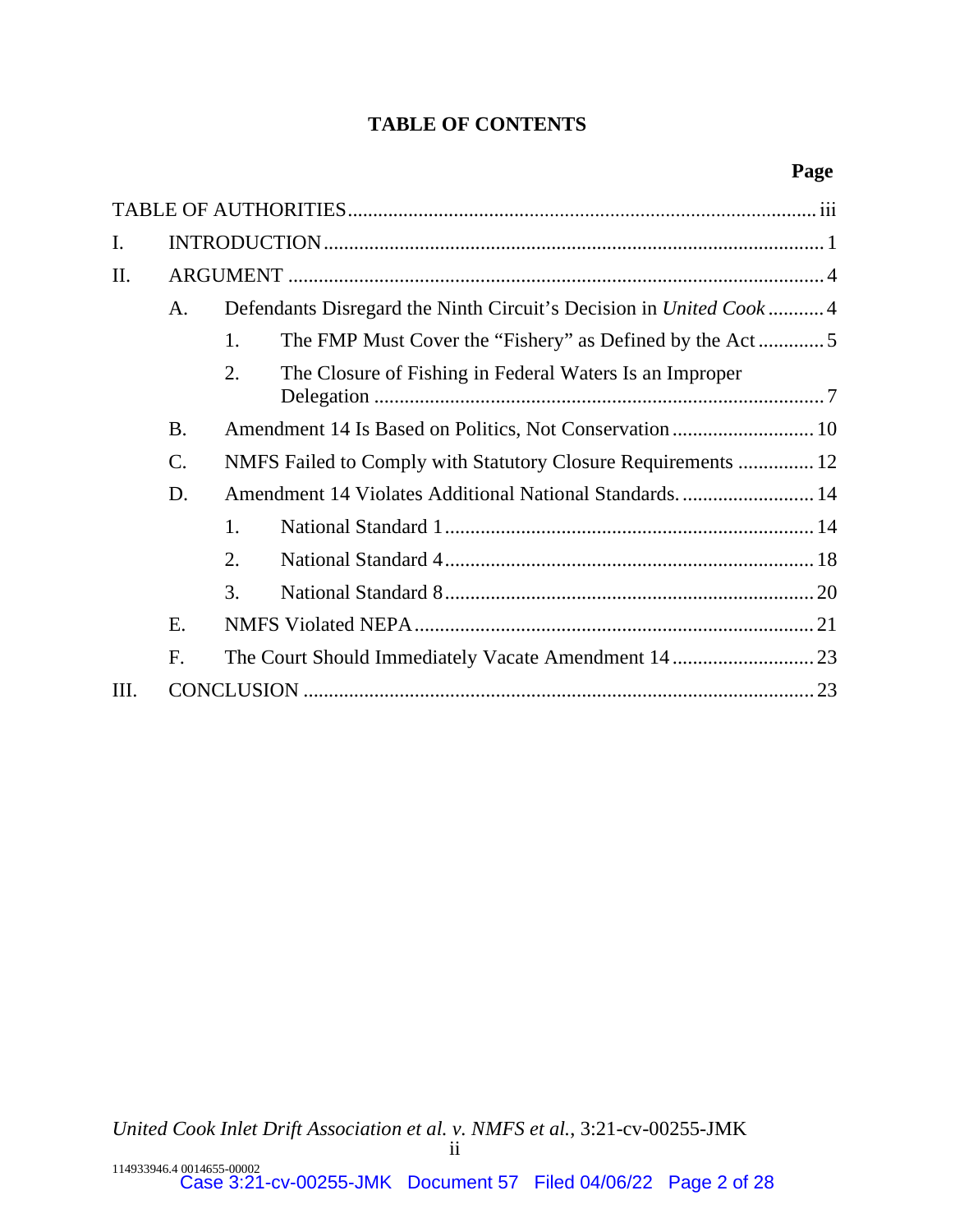# **TABLE OF AUTHORITIES**

**Cases** 

| Blue Mountain Biodiversity Project v. Blackwood,                                                              |
|---------------------------------------------------------------------------------------------------------------|
| Bosma v. U.S. Dep't of Agric.,                                                                                |
| County of Los Angeles v. Shalala,                                                                             |
| Earth Island Inst. v. Evans,                                                                                  |
| Earth Island Inst. v. Hogarth,                                                                                |
| Friends of Clearwater v. McAllister,                                                                          |
| Greer Coal., Inc. v. U.S. Forest Serv.,<br>No. CV 06-0368-PHX-MHM, 2007 WL 675954 (D. Ariz. Mar. 1, 2007)  22 |
| Guindon v. Pritzker,                                                                                          |
| Gulf Fishermens Ass'n v. NMFS,                                                                                |
| Hadaja, Inc. v. Evans,                                                                                        |
| N. Plains Res. Council, Inc. v. Surface Transp. Bd.,                                                          |
| N.C. Fisheries Ass'n, Inc. v. Gutierrez,                                                                      |
| Pac. Dawn LLC v. Pritzker,                                                                                    |
|                                                                                                               |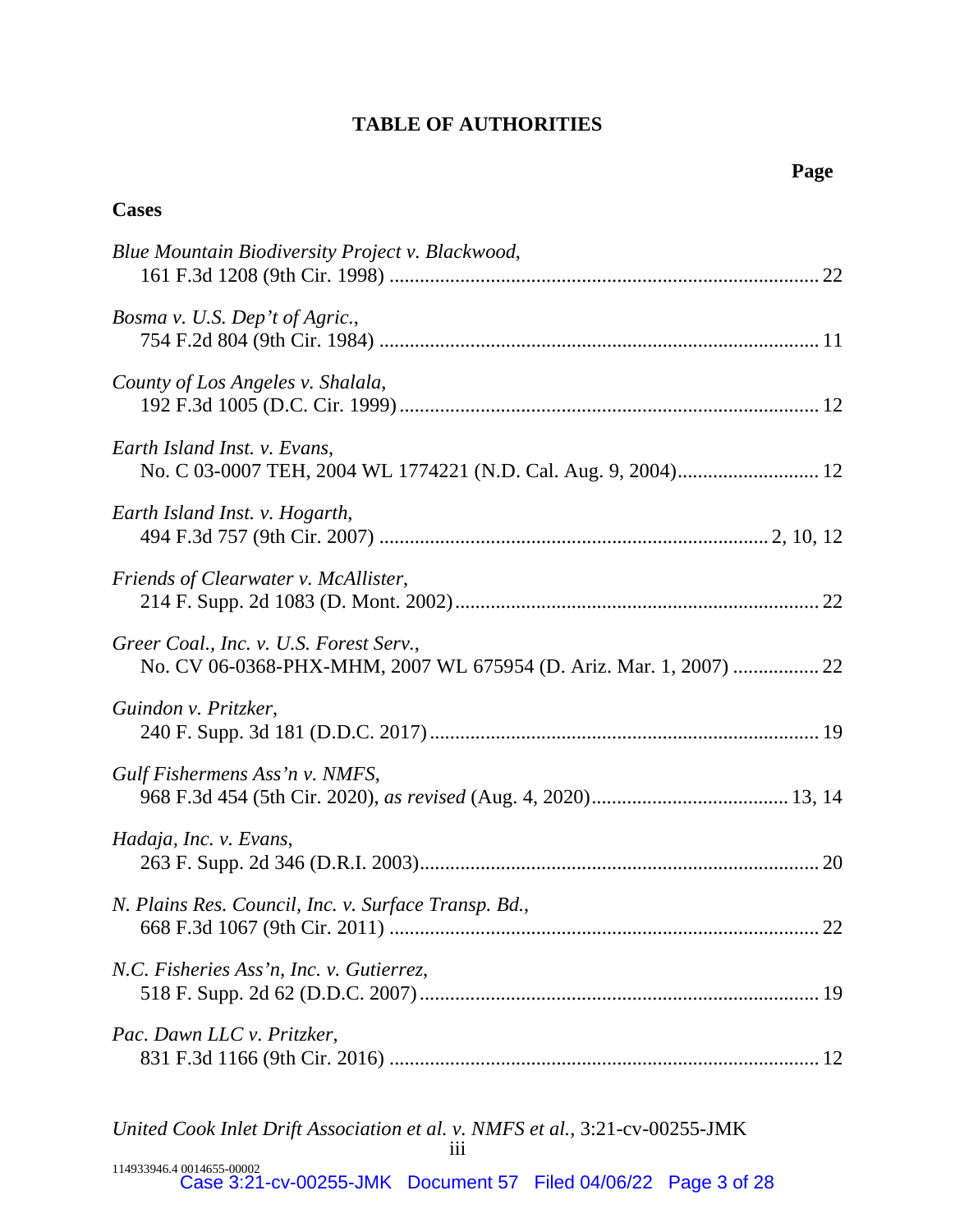# **TABLE OF AUTHORITIES**

(Continued)

Page

| Sustainable Fisheries Coal. v. Raimondo,<br>No. CV 21-10204-LTS, 2022 WL 795456 (D. Mass. Mar. 4, 2022)  19 |
|-------------------------------------------------------------------------------------------------------------|
| United Cook Inlet Drift Ass'n v. NMFS,                                                                      |
| <b>Statutes</b>                                                                                             |
|                                                                                                             |
|                                                                                                             |
|                                                                                                             |
|                                                                                                             |
|                                                                                                             |
|                                                                                                             |
|                                                                                                             |
|                                                                                                             |
|                                                                                                             |
| <b>Regulations</b>                                                                                          |
|                                                                                                             |
|                                                                                                             |
|                                                                                                             |
|                                                                                                             |
|                                                                                                             |
|                                                                                                             |
|                                                                                                             |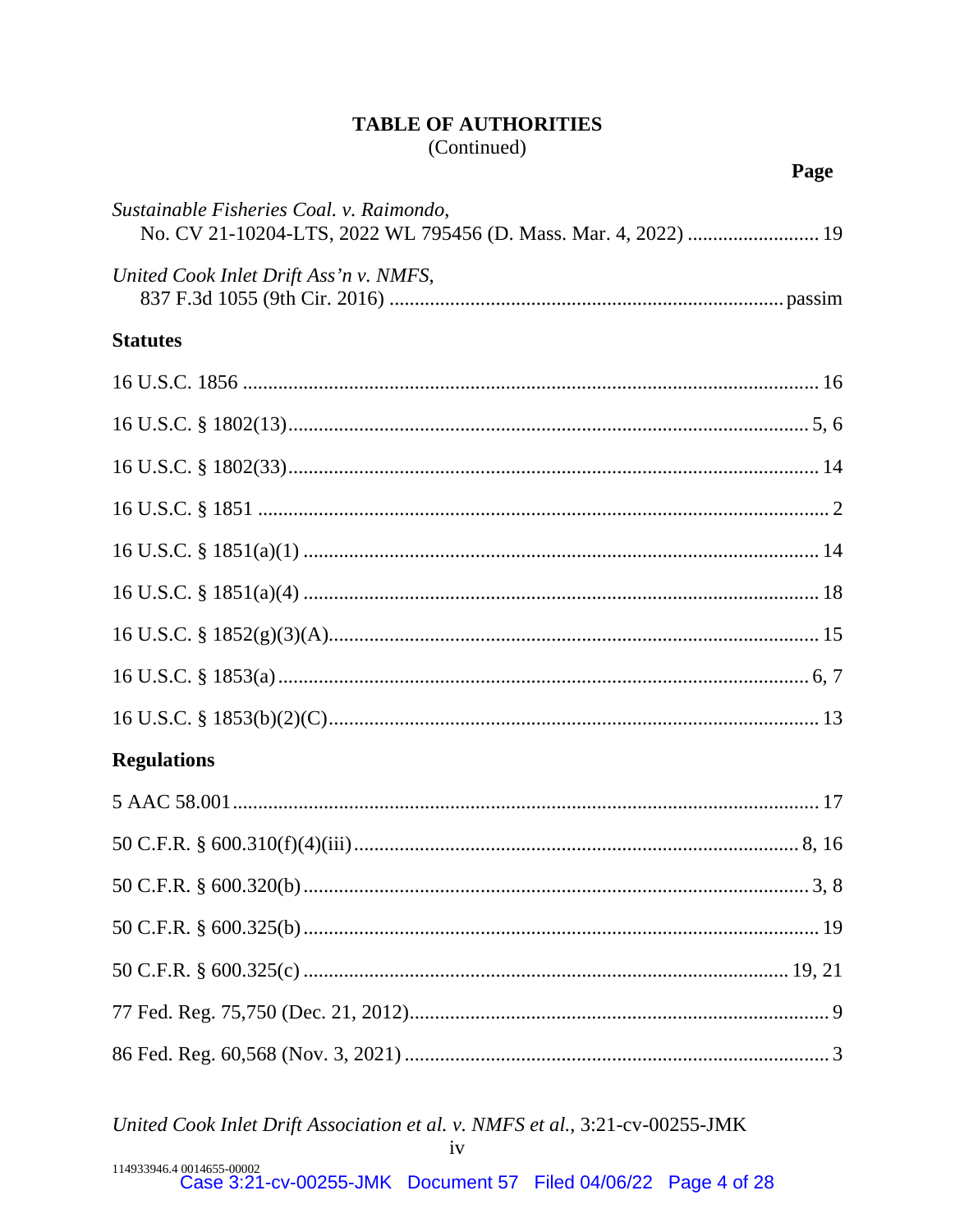#### **I. INTRODUCTION**

The Ninth Circuit instructed that the Magnuson-Stevens Act ("Magnuson Act") "makes plain that federal fisheries are to be governed by federal rules in the national interest, not managed by a state based on parochial concerns."<sup>1</sup> The National Marine Fisheries Service's ("NMFS") response to that instruction on remand was to entirely close all commercial salmon fishing in federal waters in Cook Inlet so that commercial salmon fishing can only occur in State waters under the exclusive management of the State of Alaska. NMFS claims this was the "only" solution available because the State refused to accept a delegated program for Cook Inlet and did not otherwise support NMFS's management in federal waters.<sup>2</sup> But NMFS does not work at the State's behest when it is applying "federal rules in the national interest."

Congress charged NMFS, not Alaska, with the duty to manage our nation's fisheries under national standards.<sup>3</sup> Managing salmon fisheries is clearly something that NMFS knows how to do. NMFS and the Pacific Fishery Management Council manage salmon fishing *without* a delegation off the coasts of Washington, Oregon, and California.<sup>4</sup> Closure was not the "only" solution. It was the politically convenient solution

<sup>1</sup> *United Cook Inlet Drift Ass'n v. NMFS* ("*United Cook*"), 837 F.3d 1055, 1063 (9th Cir. 2016).

<sup>&</sup>lt;sup>2</sup> NMFS Br. at 24 ("the State's decision to refuse a delegation of management authority left 'us only a solution that's been rejected by all of the impacted users.'").

<sup>3</sup> *United Cook*, 837 F.3d at 1063.

<sup>4</sup> *See* Pacific Coast Salmon Fishery Management Plan for Commercial and Recreational Salmon Fisheries off the Coasts of Washington, Oregon, and California, [https://www.pcouncil.org/documents/2016/03/salmon-fmp-through-amendment-20.pdf/.](https://www.pcouncil.org/documents/2016/03/salmon-fmp-through-amendment-20.pdf/)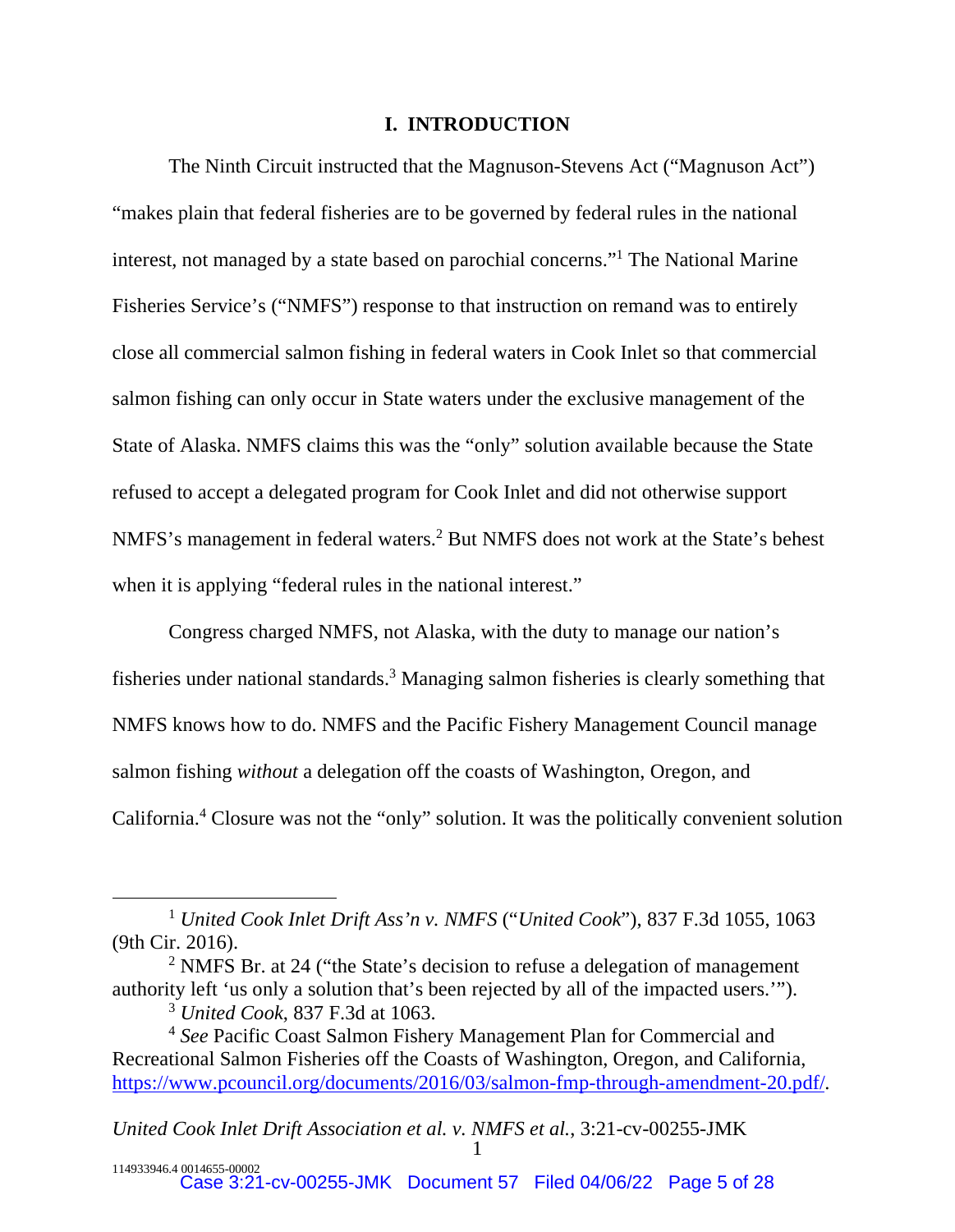that allowed the State to avoid "federal and outsider influence."<sup>5</sup> The Ninth Circuit instructed NMFS to not "shirk" its duties, yet it did just that.<sup>6</sup>

Nowhere in their 121 collective pages of briefing does NMFS or the State dispute that the fishery closure was orchestrated by Commissioner Vincent-Lang to support a political "State Right to Manage" agenda and avoid compliance with the Magnuson Act.<sup>7</sup> Nor do they dispute that the State withheld from the public its "unwillingness" to accept a delegated program until the last possible minute, resulting in four years of wasted public effort. These are undisputed facts.

Fishery management decisions—especially fishery management decisions that result in a draconian closure of one of the nation's most productive fishing locations must be based on sound science, have a conservation basis, meet the national standards, and serve the national interest.<sup>8</sup> But here, the closure was based on "political concerns," and therefore it "should not be upheld."<sup>9</sup>

With no answer to these obvious flaws, NMFS attacks a strawman, harping on its lack of "authority" to regulate fishing in *state* waters and Magnuson Act preemption. But the issue here is whether NMFS's decision to close all commercial salmon fishing in *federal* waters to serve the State's political agenda was arbitrary, capricious, and contrary

 $5$  AKR\_683.

<sup>6</sup> *United Cook*, 837 F.3d at 1063–64.

<sup>7</sup> Opening Br. at 17-20.

<sup>8</sup> *See* 16 U.S.C. § 1851.

<sup>9</sup> *Earth Island Inst. v. Hogarth*, 494 F.3d 757, 768 (9th Cir. 2007).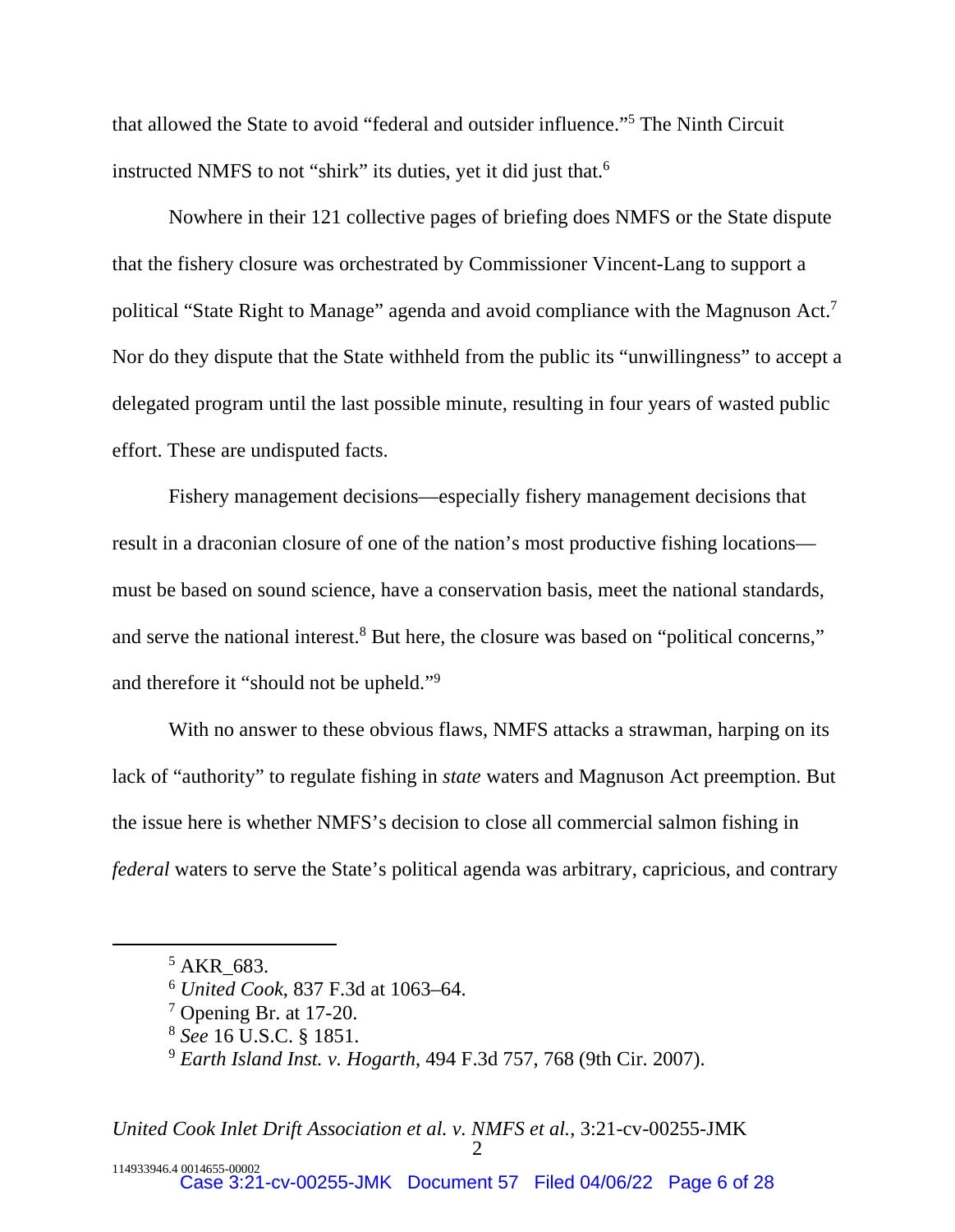to law. Plaintiffs ("UCIDA") have not argued for preemption. Nor is UCIDA pushing some novel or extreme interpretation of the Magnuson Act. UCIDA's view comes directly from NMFS's own regulations, which explain that "[t]he geographic scope of the fishery, for planning purposes, should cover the entire range of the stocks(s) of fish, and not be overly constrained by political boundaries."<sup>10</sup>

In any event, NMFS's and UCIDA's views of the Magnuson Act are not so far apart. NMFS does not dispute that the "fishery" at issue here includes federal and state waters, or that it was required to optimize yield for the *entire* fishery.<sup>11</sup>

 The problem here is not the scope of NMFS's authority, but what it did with that authority. NMFS closed fishing in federal waters, and set the optimum yield for the "fishery" as "the combined catch from all salmon fisheries within Cook Inlet" that are authorized by the State of Alaska.<sup>12</sup> In other words, the "optimum yield" is whatever level of harvest happens to occur under a state-managed fishery, and the state-managed fishery is not required to comply with the Magnuson Act, the national standards, or the FMP.<sup>13</sup> It is impossible to reconcile this result with the Ninth Circuit's admonition "that federal fisheries are to be governed by federal rules in the national interest, not managed by a state based on parochial concerns."<sup>14</sup> Tellingly, neither NMFS nor the State addresses or even references this instruction in their briefs.

 $10$  50 C.F.R. § 600.320(b).

 $11$  NFMS Br. at 6.

<sup>&</sup>lt;sup>12</sup> AKR 1917.

<sup>13</sup> *See* 86 Fed. Reg. 60,568, 60,586 (Nov. 3, 2021).

<sup>14</sup> *United Cook*, 837 F.3d at 1063.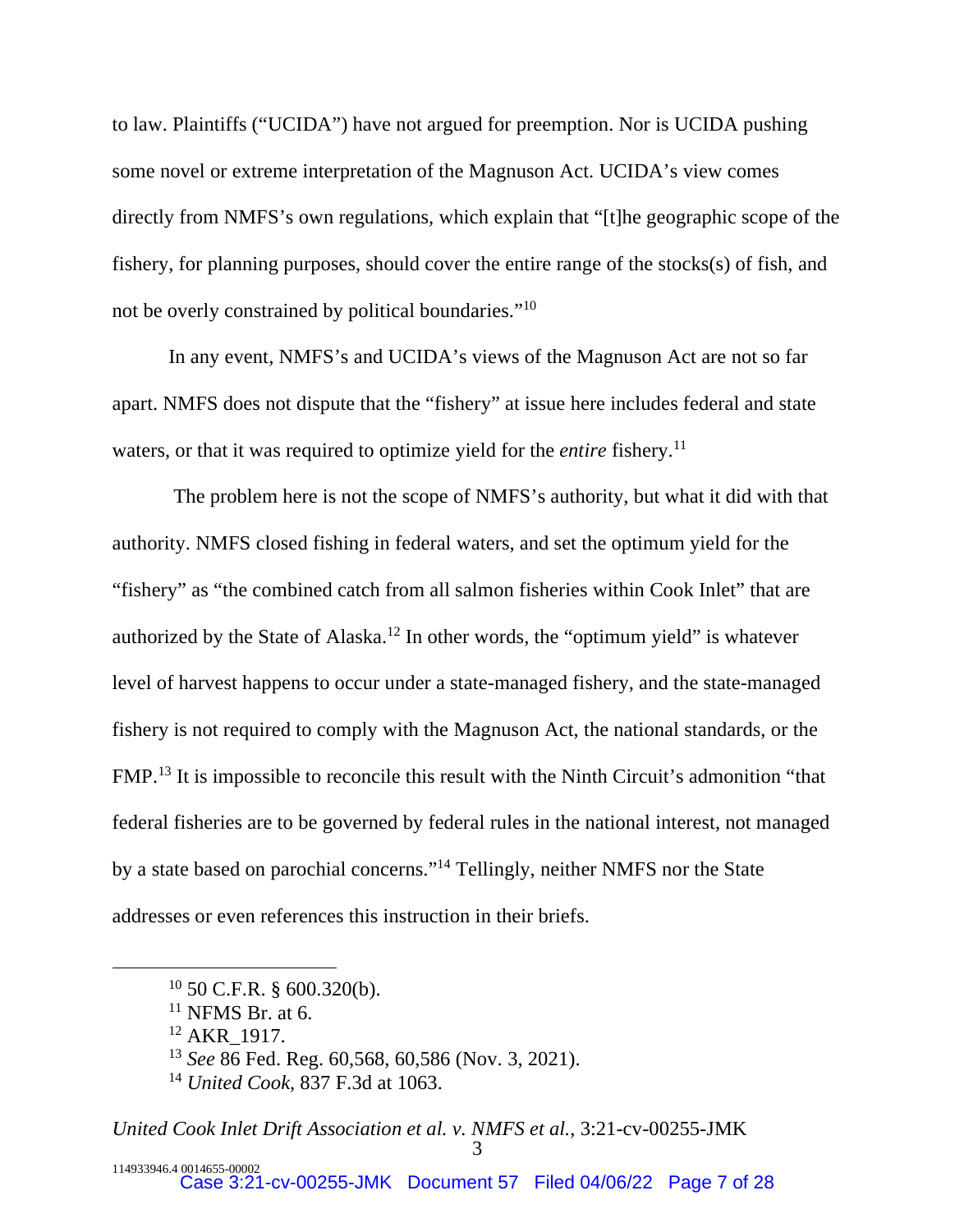UCIDA recognizes that the State has an important role in managing salmon in Alaska. UCIDA's goal is to ensure that the salmon fishery is managed consistent with the goals, standards, and scientific principles set forth in the Magnuson Act, as the Ninth Circuit instructed. Our salmon fisheries are important national resources, and management according to those standards ensures the maximum benefit to the nation. Unfortunately, the State disagrees. Rather than cooperate with NMFS, the State postured on "federal encroachment" and forced its citizens to swallow a "hard pill" by imposing an economically ruinous fishery closure.<sup>15</sup>

There is a path forward that complies with the Ninth Circuit decision, and it does not result in prejudice to the State's legitimate interests in managing the salmon fishery. On any remand ordered by this Court, the State can either rethink its "unwillingness" to accept a lawfully delegated program, or NMFS, the Council, and stakeholders can develop an FMP that separately manages the fishery, similar to what NMFS has done for Washington, Oregon, and California. Either route would satisfy the Magnuson Act. But the politically convenient route selected here is unlawful and should be immediately vacated.

## **II. ARGUMENT**

#### **A. Defendants Disregard the Ninth Circuit's Decision in** *United Cook***.**

According to NMFS, the Ninth Circuit's opinion required it to "assert management authority over the portions of the commercial fishery in the Federal EEZ

<sup>&</sup>lt;sup>15</sup> AKR 692.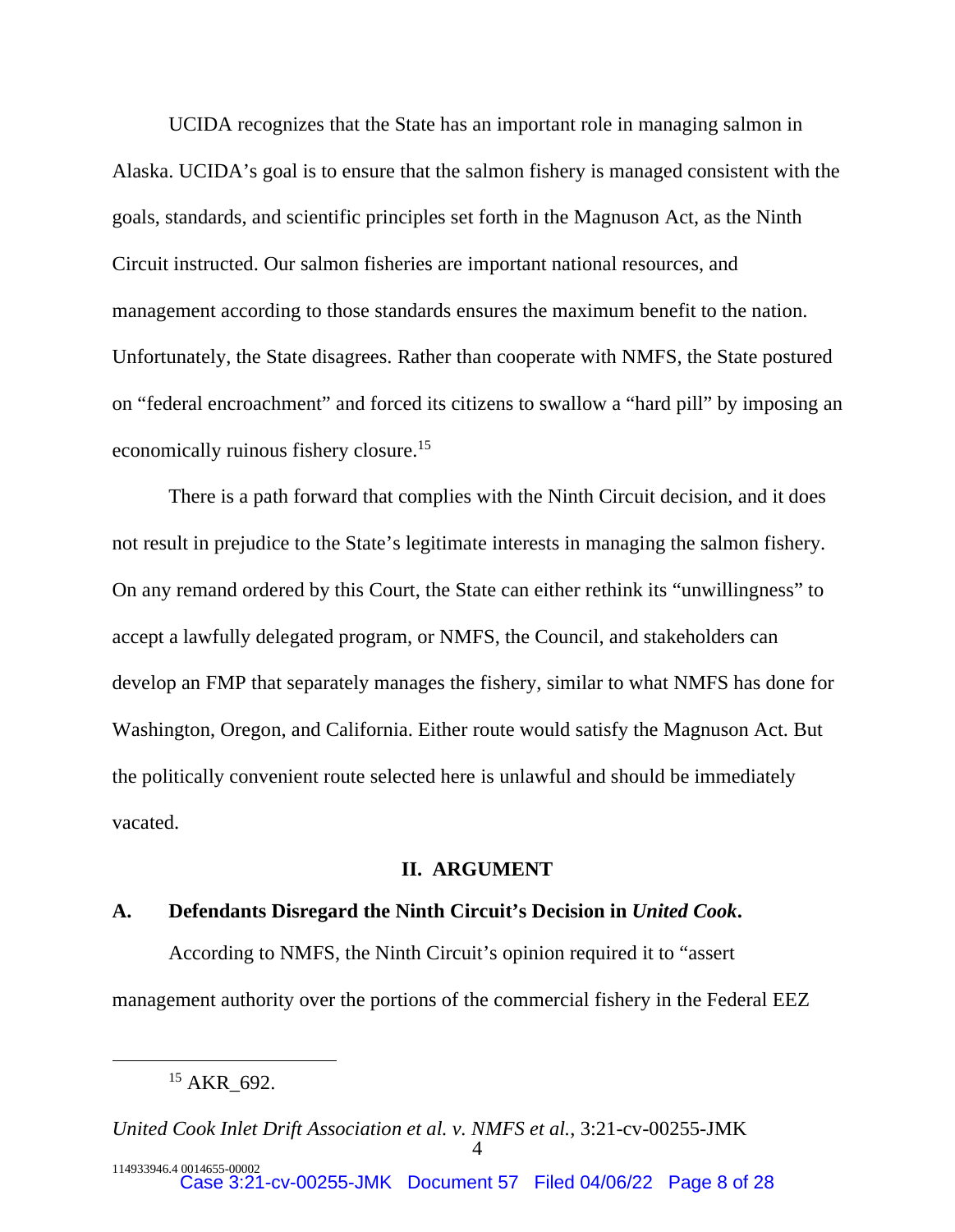portion of Cook Inlet by incorporating it into the FMP's West Area."<sup>16</sup> NMFS claims it complied with that requirement by closing commercial fishing in the EEZ so the State could manage the entire fishery.<sup>17</sup> The State also believes that the federal closure "falls exactly in line with the Ninth Circuit's ruling."<sup>18</sup> These interpretations of the Ninth Circuit's decision are not credible.

# **1. The FMP Must Cover the "Fishery" as Defined by the Act.**

In *United Cook*, the Court rejected NMFS's effort to carve the "fishery" into discrete parts because "the statute requires an FMP for a fishery, a defined term."<sup>19</sup> Congress did not intend for NMFS to "wriggle out of this requirement by creating FMPs only for selected parts of those fisheries, excluding other areas that required conservation and management."<sup>20</sup> The Act defines "fishery" as "one or more stocks of fish which can be treated as a unit for purposes of conservation and management" and "any fishing for such stocks."<sup>21</sup> There are numerous salmon stocks returning to 1,300 streams in Cook Inlet,<sup>22</sup> and all fishing on those stocks—whether in State waters or the EEZ, and whether for commercial or recreational purposes—are part of the same "fishery" as defined by the Act. The clear mandate of the Act, as explained by the Ninth Circuit, is to create an FMP that governs this "fishery."

 NMFS Br. at 32. <sup>17</sup> *Id*. State Br. at 13. *United Cook*, 837 F.3d at 1064. <sup>20</sup> *Id*. 16 U.S.C. § 1802(13).

 $22$  AKR 584.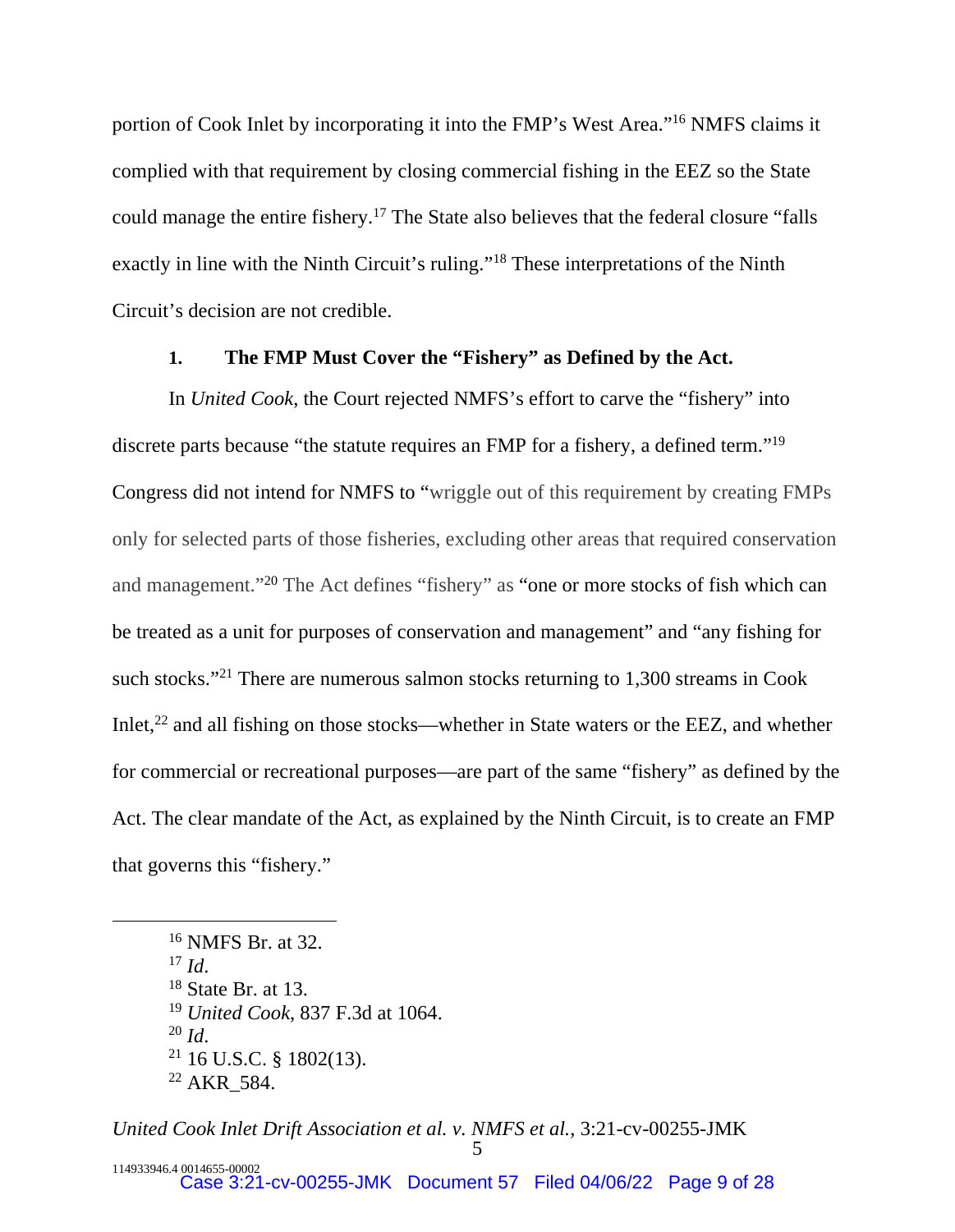NMFS and the State try to obfuscate by using various permutations of the term "fishery" when convenient for their arguments including, the "federal fishery," the "federal waters fishery," the "State water fishery," the "drift fishery," the "recreational fishery in the EEZ," and the "EEZ commercial salmon fishery." These are not separate fisheries under the Act. They are all "fishing" on the same "stocks," and thus part of the same "fishery."<sup>23</sup>

The Magnuson Act requires an FMP to include various management measures for this "fishery." The required elements of the FMP are set out in 16 U.S.C.  $\S$  1853(a)(1)– (15). As relevant here, under 16 U.S.C.  $\S$  1853(a)(3), the FMP must assess and specify "the maximum sustainable yield and optimum yield from, *the fishery*."<sup>24</sup> Under 16 U.S.C. § 1853(a)(15), the FMP must also "establish a mechanism for specifying annual catch limits in the plan . . . at a level such that overfishing does not occur *in the fishery,*  including measures to ensure accountability*.*" 25

NMFS concedes that it was required to set "optimum yield" under § 1853(a)(3) (even though it did so unlawfully) based on the "fishery" as defined by the Act, including "State and Federal water catch."<sup>26</sup> However, NMFS also concedes that it did *not* specify "annual catch limits" ("ACLs") or "measures to ensure accountability" ("AMs") for the same "fishery" under § 1853(a)(15). Instead, "NMFS set an annual catch limit of zero for

<sup>23</sup> 16 U.S.C. § 1802(13).

<sup>&</sup>lt;sup>24</sup> 16 U.S.C. § 1853(a)(3) (emphasis added).

<sup>25</sup> *Id*. § 1853(a)(15) (emphasis added).

<sup>26</sup> NMFS Br. at 6.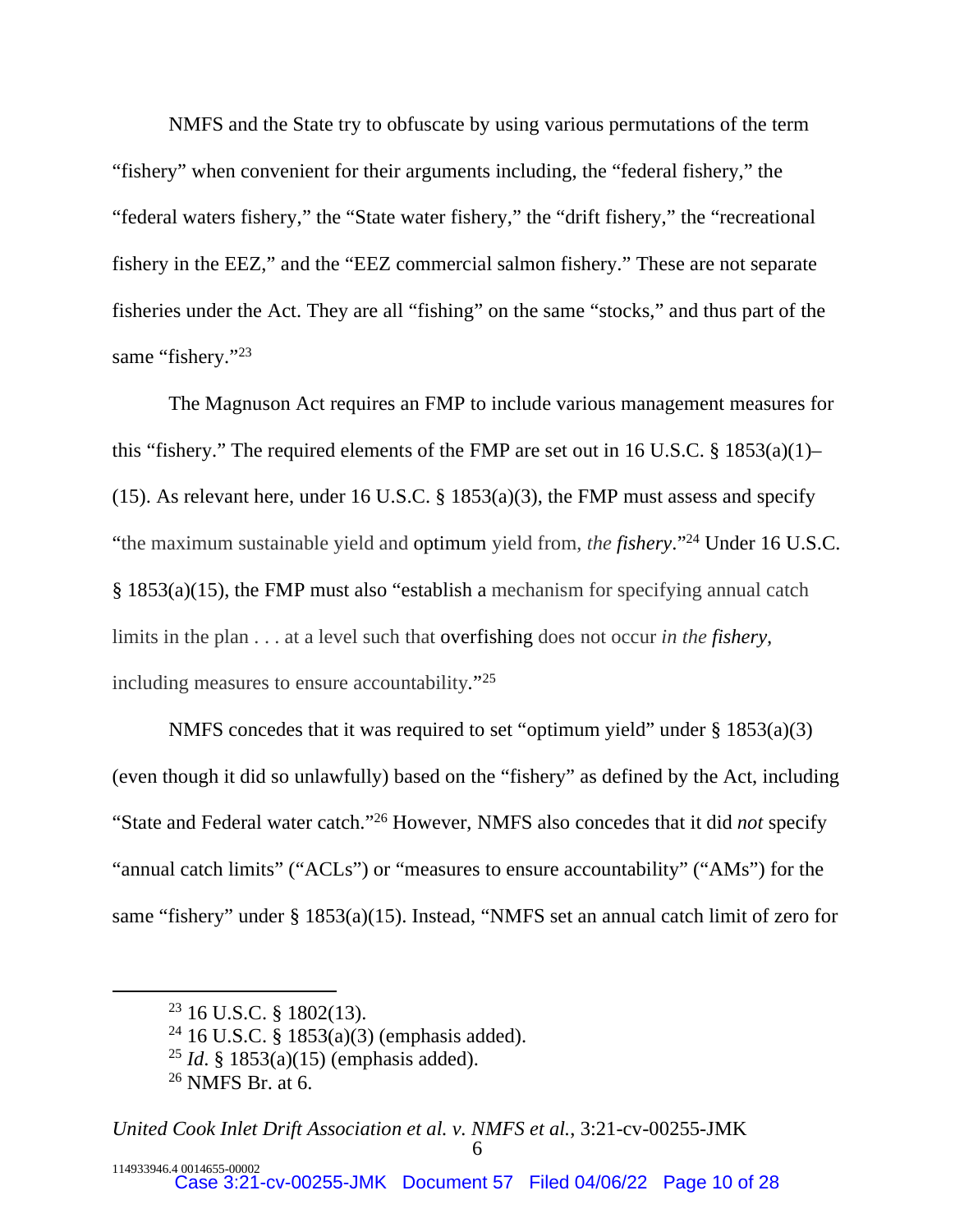the commercial salmon fishery in the Cook Inlet EEZ Area" and claims it was "not required to set an annual catch limit for the State-waters portion of this fishery" or for "the recreational fishery" that will also continue in federal waters. $27$  But these are all part of the same "fishery" as defined by the Act and as applied under both  $\S$  1853(a)(3) and § 1853(a)(15). NMFS cannot "wriggle out of this requirement by creating FMPs only for selected parts of those fisheries, excluding other areas that required conservation and management."<sup>28</sup>

#### **2. The Closure of Fishing in Federal Waters Is an Improper Delegation.**

The Ninth Circuit was also clear that the Magnuson Act puts the burden on NMFS to manage the fishery "in the national interest" and that NMFS cannot turn a fishery over to the State because it is "content with State management."<sup>29</sup> Yet that is exactly what Amendment 14 does. The only so-called "management" that Amendment 14 provides with respect to the "fishery" is to close commercial fishing in federal waters to allow total State control of the fishery. "Optimum yield" is set for the "fishery" at whatever harvest level the State allows in any given year. There are no ACLs or AMs. There are no obligations to otherwise comply with the Magnuson Act. This is complete deferral of management for the "fishery" to the State. Amendment 14 is a sham effort to satisfy *United Cook*.

NMFS tries to justify this sham by arguing that *United Cook* did not require "any

<sup>27</sup> *Id*. at 41.

<sup>28</sup> *United Cook*, 837 F.3d at 1064.

<sup>29</sup> *Id*. at 1057.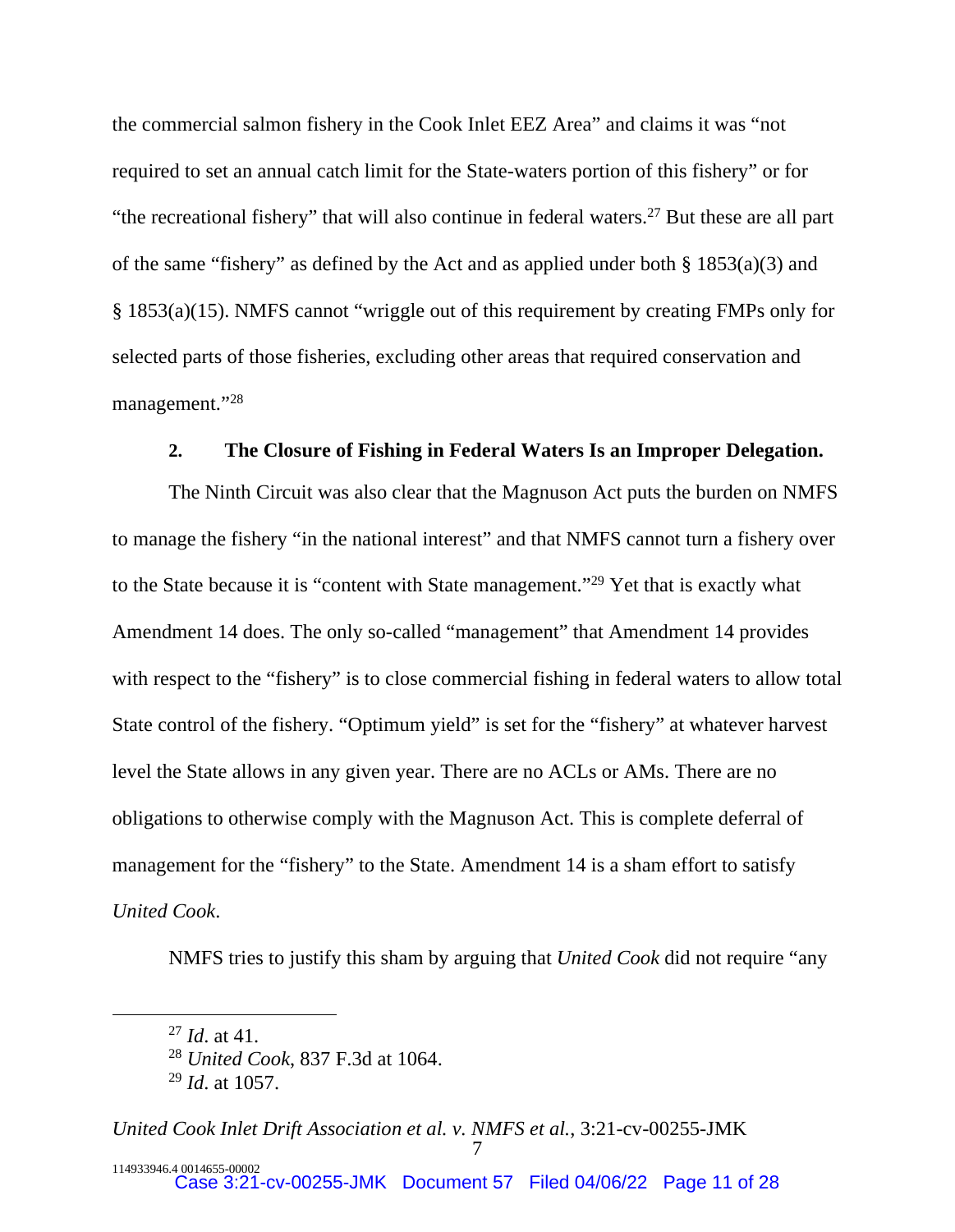particular management regime for the Cook Inlet EEZ Area" and "that salmon do not abide by State/Federal boundaries in Cook Inlet or elsewhere."<sup>30</sup> This is just gobbledygook. The Ninth Circuit plainly required an FMP for the "fishery" and told NMFS that it could not elevate state interests over federal interests. NMFS's own regulations spell out how to develop an FMP for cross-boundary stocks $31$  and how to set ACLs for stocks that cross state boundaries.<sup>32</sup> Nothing in *United Cook* or NMFS's regulations suggests that permanent abdication of responsibility to the State is appropriate management under the Magnuson Act.

The State, for its part, wrongly claims there is not "an iota of evidence" to suggest that the State is not managing in a manner consistent with national standards.<sup>33</sup> Legally, State consistency is only relevant if an FMP lawfully delegates a program to the State.<sup>34</sup> But the State here refused delegation. State consistency does not relieve NMFS of its obligation to develop an FMP that lawfully sets optimum yield and ACLs for the entire fishery.

As to evidence, UCIDA provided in the record a comprehensive analysis of how state management is not consistent with the Magnuson Act, $35$  as well as sworn testimony from a biologist with "extensive experience in managing the commercial Cook Inlet

 $32$  *Id.* § 600.310(f)(4)(iii).

<sup>30</sup> NMFS Br. at 33.

 $31$  50 C.F.R. § 600.320(b).

<sup>33</sup> State Br. at 11.

<sup>34</sup> *United Cook*, 837 F.3d at 1063.

<sup>35</sup> AKR\_928–50.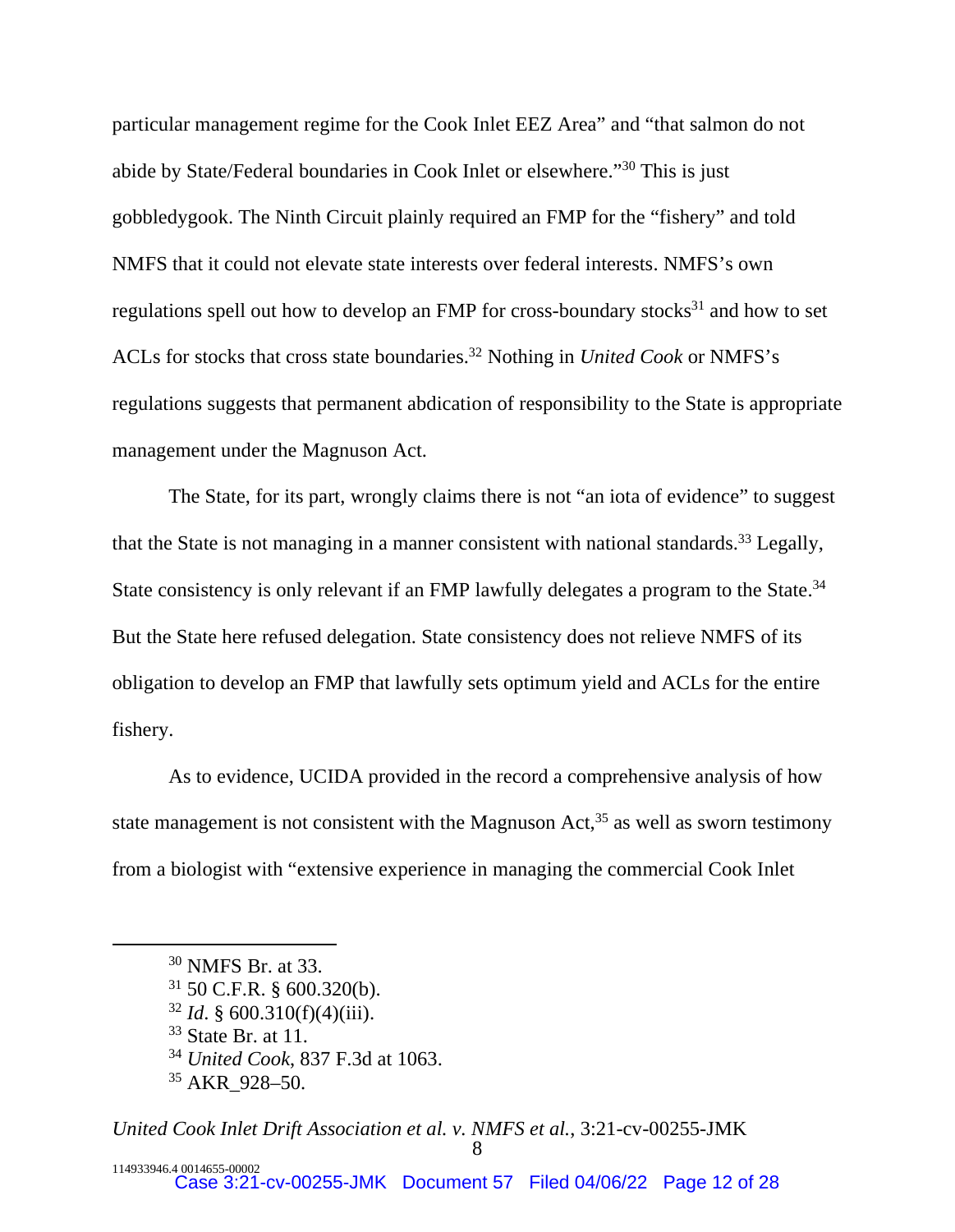salmon fishery" *as the State's regional biologist for Cook Inlet*, explaining that the State is *not* managing in a manner consistent with national standards, that the State's escapement goals "are not scientifically sound," that the State misses its own goals 56% of the time, and that there are "millions" of salmon every year that go wasted under State management.<sup>36</sup> Moreover, there is no disputing the numbers that show a continued decline in the commercial salmon harvest.<sup>37</sup>

Nor is the State blameless for the repeated fishery management disasters. The record low commercial sockeye harvest in 2020 (669,751 sockeye) was due to "insufficient fishing opportunity," not necessarily a lack of fish.<sup>38</sup> Fishermen sat idle while the State allowed an extra 839,906 sockeye (above the high end of escapement goals) into the Kenai and Kasilof rivers alone.<sup>39</sup> The wasted harvest opportunity that year from just those two systems was far greater than *the entire commercial catch.*<sup>40</sup>

Although not legally relevant, the State misleadingly argues that NMFS agrees that "Alaska's management of commercial salmon fishing in Cook Inlet 'is consistent with the policies and standards of the Magnuson-Stevens Act."<sup>41</sup> But the language it cites is *from 2012*, and was part of NMFS's effort, rejected in *United Cook*, to try to "wriggle out" of its statutory duties by claiming it was content with State management.

<sup>36</sup> AKR\_901, 909 (¶¶ 2–3, 10–18).

<sup>&</sup>lt;sup>37</sup> AKR 1052.

<sup>38</sup> AKR\_1085, 1087.

<sup>39</sup> AKR\_1052–53.

<sup>40</sup> AKR\_578–79. This waste is even greater given because the escapement goals are already inappropriately high. AKR\_578.

<sup>41</sup> State Br. at 20 (citing 77 Fed. Reg. 75,750, 75,570 (Dec. 21, 2012)).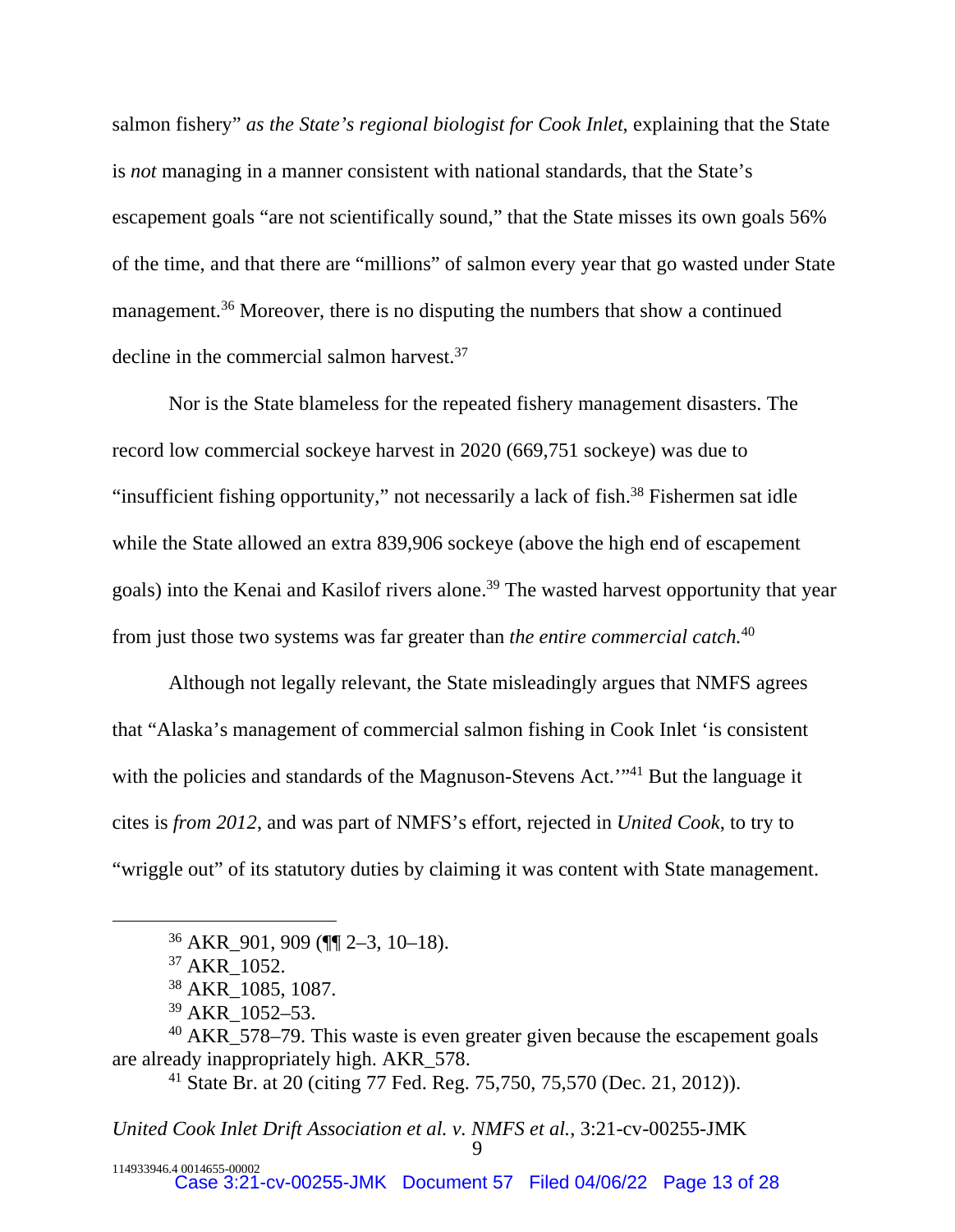NMFS made no such finding for Amendment 14, and it instead declined to address the evidence showing that the State's practices and policies in fact do not align with the Magnuson Act.<sup>42</sup>

Ultimately, NMFS did precisely what the Ninth Circuit said it may not do. It decided it was content with State management and allowed the State to continue to fully manage the Cook Inlet salmon fishery free of *any* national standards. Amendment 14 is arbitrary, capricious, and contrary to law and should be immediately vacated.

# **B. Amendment 14 Is Based on Politics, Not Conservation.**

National Standard 2 requires conservation measures to be based on science, and they must be set aside if they were "in any material way influenced by political concerns."<sup>43</sup> The political influence is not disputed. After orchestrating the approval of Amendment 14, Commissioner Vincent-Lang wrote to the Congressional Delegation and told them that closure was the "only option" for "preserving state management" and "ensuring against federal incursion into this and other state-managed salmon fisheries."<sup>44</sup>

NMFS tries to obscure the State's influence, saying that NMFS "worked for *years* and devoted countless hours . . . in particular on Alternative 2."<sup>45</sup> But that was all wasted effort. If the State had revealed its intentions, NMFS could have spent "countless hours" on Alternative 3 and developed it into a meaningful and viable alternative. NMFS's

<sup>42</sup> *See* 86 Fed. Reg. at 60,568–60,588.

<sup>43</sup> *Hogarth*, 494 F.3d at 768.

<sup>44</sup> AKR\_13025.

<sup>45</sup> NMFS Br. at 43 n.10.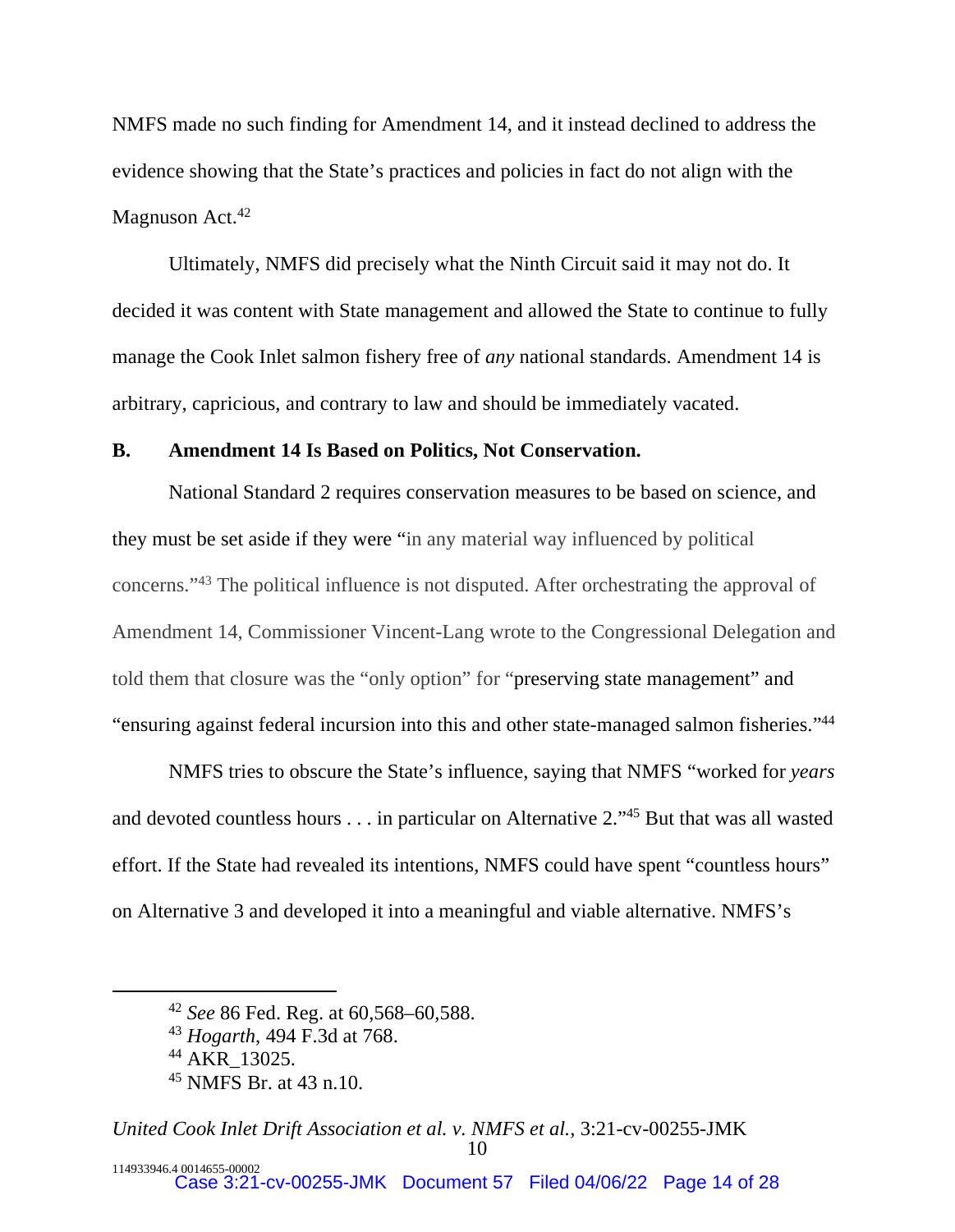Regional Director recognized this sham and refused to vote for the closure, explaining that the State's "failure to communicate" its intentions left the public advocating for the delegation alternative "that the council could not legally take."<sup>46</sup> NMFS concedes that it was boxed in by the State's maneuvering, which "left 'us only a solution that's been rejected by all impacted users.'"<sup>47</sup> The fact that the State may have sandbagged NMFS along with the public does not make the process any better or less political. Rather, it underscores the capriciousness of NMFS's decision to approve Amendment 14 knowing it was a sham.

NMFS tries to minimize the State's influence, saying that the final rule under judicial review is *NMFS's* decision.<sup>48</sup> But UCIDA *is* seeking judicial review of NMFS's decision *to approve Amendment 14*, which adopts the Council's policy decision to close commercial salmon fishing in the EEZ. By law, NMFS's decision was based on the "entire record."<sup>49</sup> As explained above, that record demonstrates the State's improper influence and the political basis for Amendment 14. It also contains evidence that UCIDA presented to NMFS during the public process showing that the Council's approval of Amendment 14 was politically influenced and contrary to the Magnuson Act.<sup>50</sup> NMFS failed to respond to those comments or the supporting evidence and proceeded to rubber stamp Amendment 14. Agency action is arbitrary and capricious

<sup>46</sup> AKR\_13023.

 $47$  NMFS Br. at 24 (quoting AKR 7315).

<sup>48</sup> *Id*. at 46.

<sup>49</sup> *See Bosma v. U.S. Dep't of Agric.*, 754 F.2d 804, 807 (9th Cir. 1984).

<sup>50</sup> AKR\_683–85, 692.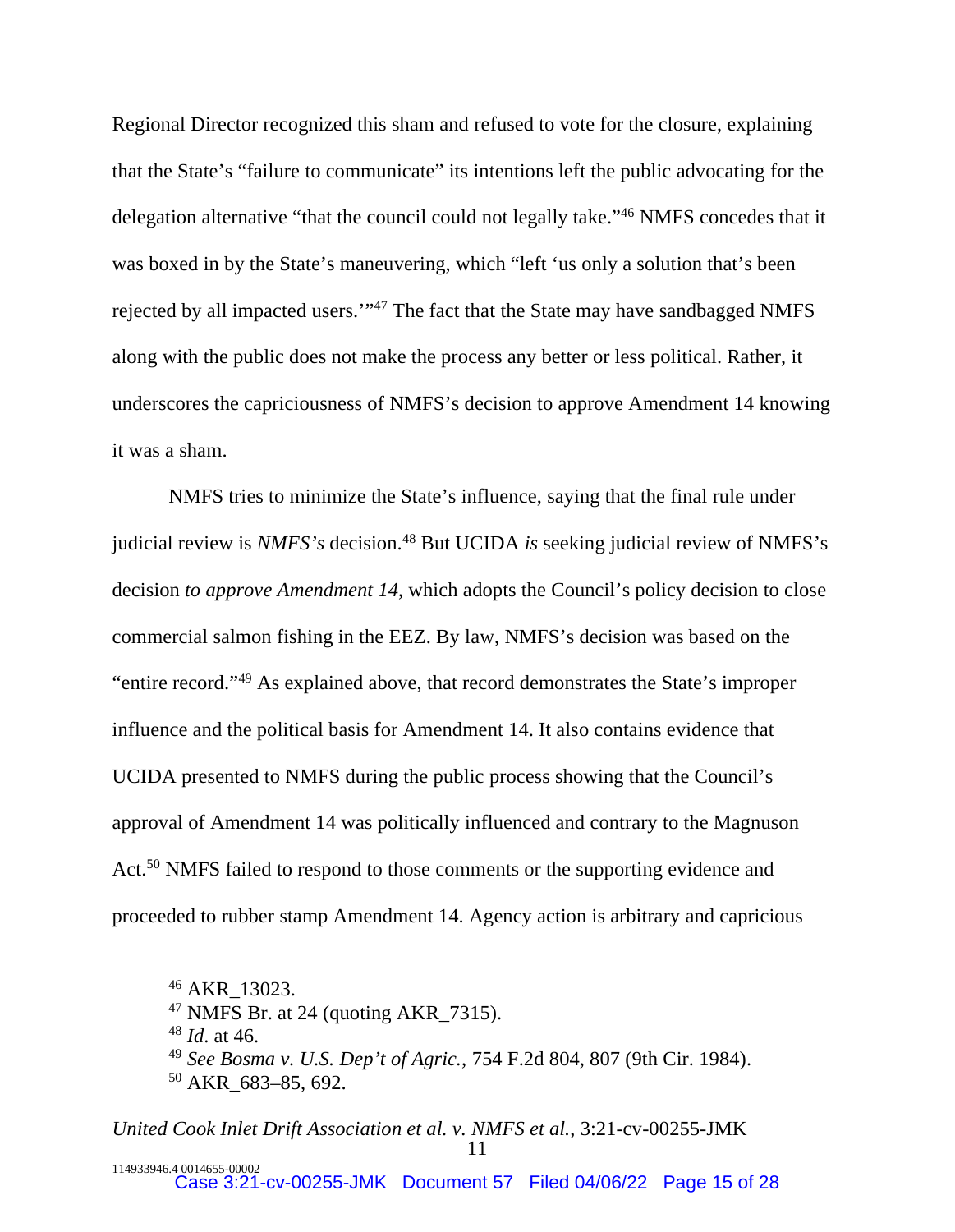when it "fail[s] to consider an important aspect of the problem"<sup>51</sup> or where "the record" belies the agency's conclusion."<sup>52</sup> That is precisely what happened here.

Moreover, the record shows that NMFS actively participated in the sham. It is undisputed that NMFS's staff had advance knowledge that the State was going to make a surprise announcement that would torpedo Alternative 2, but said nothing.<sup>53</sup> The result, as Regional Director Balsiger concedes, is a "failure to communicate" that prejudiced the process.<sup>54</sup>

In sum, UCIDA need only demonstrate that the "decision was in any material way influenced by political concerns."<sup>55</sup> That influence is undisputed. UCIDA is not required to prove that politics was the *only* reason (even though that appears to be true) and need not produce a "'smoking gun' document that explicitly admits that the final finding was motivated by larger policy considerations."<sup>56</sup> Because Amendment 14 was influenced by political considerations, NMFS's approval is arbitrary, capricious, and contrary to law.

# **C. NMFS Failed to Comply with Statutory Closure Requirements.**

When NMFS implements "any closure of an area under this chapter that prohibits

*United Cook Inlet Drift Association et al. v. NMFS et al.*, 3:21-cv-00255-JMK

12

<sup>51</sup> *Pac. Dawn LLC v. Pritzker*, 831 F.3d 1166, 1173 (9th Cir. 2016).

<sup>52</sup> *County of Los Angeles v. Shalala*, 192 F.3d 1005, 1021 (D.C. Cir. 1999) (citation omitted).

<sup>53</sup> Opening Br. at 15-20.

<sup>&</sup>lt;sup>54</sup> AKR 13023.

<sup>55</sup> *Hogarth*, 494 F.3d at 768.

<sup>56</sup> *Earth Island Inst. v. Evans*, No. C 03-0007 TEH, 2004 WL 1774221, at \*29 (N.D. Cal. Aug. 9, 2004) (finding "plentiful circumstantial evidence" to support this conclusion even when "the scientists at NMFS undertook their research mission extremely seriously"), *aff'd as modified sub nom. Earth Island Inst. v. Hogarth*, 484 F.3d 1123 (9th Cir. 2007), *opinion amended and superseded*, 494 F.3d 757 (9th Cir. 2007).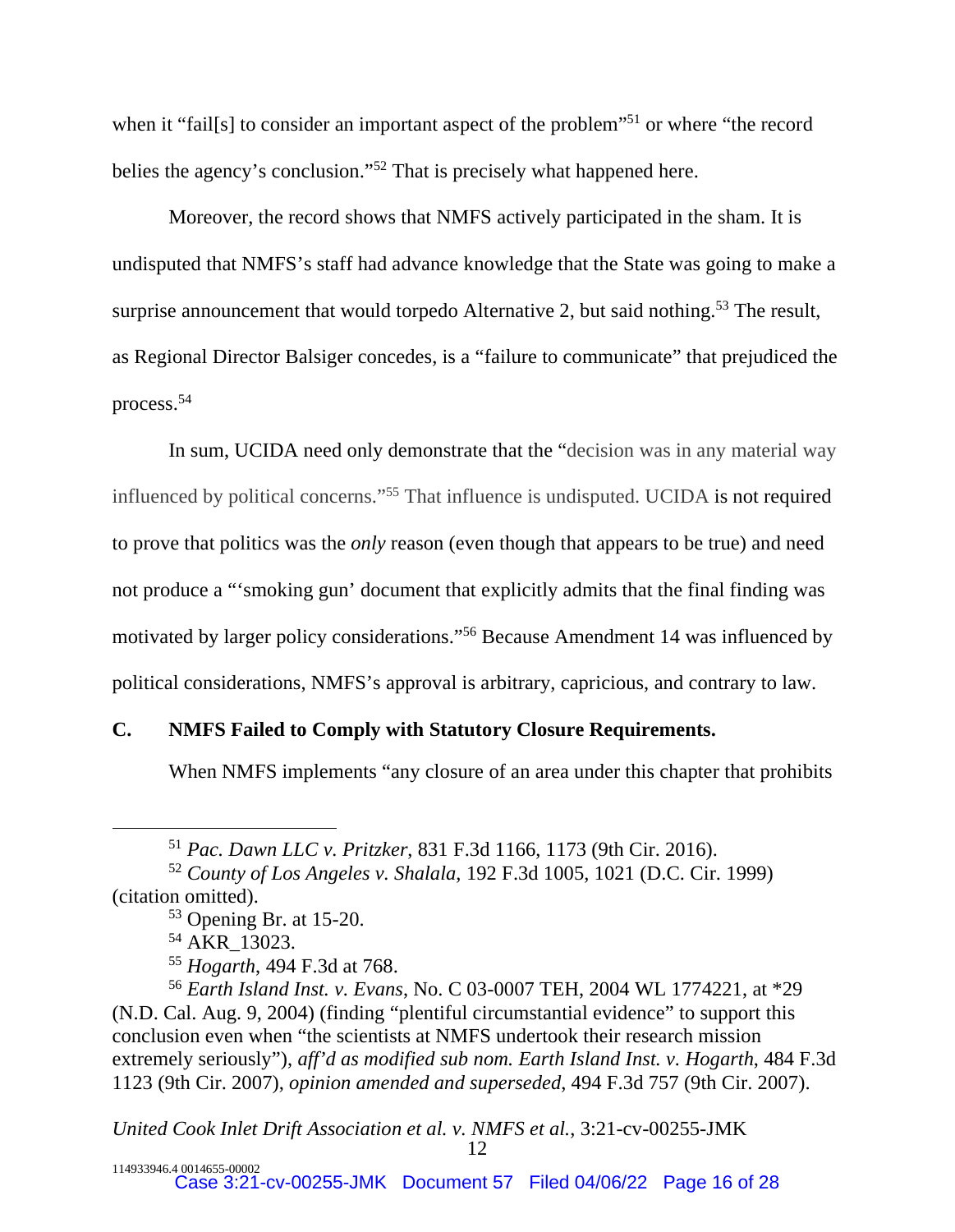all fishing," as it did here in the Cook Inlet EEZ, the Act requires NMFS to demonstrate conservation need, assessment of the conservation benefits, and a timetable for reassessment.<sup>57</sup> NMFS admits it did not comply with these requirements, offering two baseless reasons for why it believes it was excused from doing so.

*First*, NMFS argues that it was not required to comply because it still allows fishing for halibut in the Cook Inlet EEZ. But, the Act's "conservation provisions apply *to each FMP* and *per fishery*."<sup>58</sup> "In other words, the Act requires each management plan to employ conservation techniques for the given fishery, not for all fisheries or the ecosystem as a whole."<sup>59</sup> The terms "fishing" and "all fishing" therefore refer to fishing on the stocks of fish that are the *subject of the FMP*—here, salmon stocks.<sup>60</sup> NMFS limited the FMP to commercial salmon fishing in the Cook Inlet EEZ, and then prohibited all such fishing. It was therefore required to comply with the Act's closure provisions, but unlawfully failed to do so.

*Second*, NMFS alternatively argues that it did not prohibit all salmon fishing in the EEZ because recreational salmon fishing can still occur there. But NMFS cannot have it both ways. NMFS *excluded* recreational salmon fishing in the EEZ from the scope of the FMP and refused to provide any management at all for recreational fishing, and refused to set ACLs for recreational fishing (all of which was illegal *see infra* Section II.D.1).

 $57$  16 U.S.C. § 1853(b)(2)(C).

<sup>58</sup> *Gulf Fishermens Ass'n v. NMFS*, 968 F.3d 454, 468 (5th Cir. 2020), *as revised* (Aug. 4, 2020).

<sup>59</sup> *Id.*

 $60$  16 U.S.C. § 1853(b)(2)(C).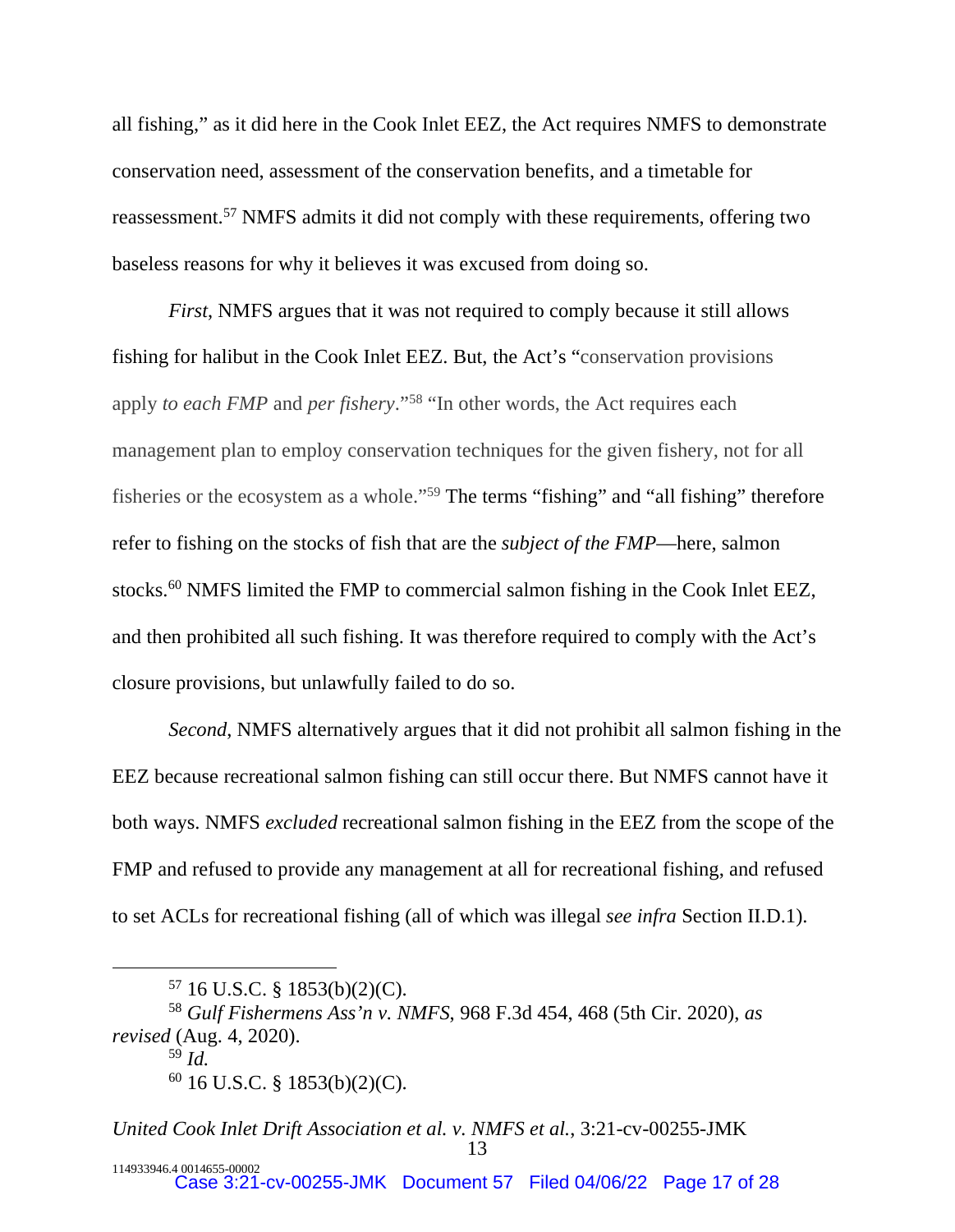Recreational fishing is therefore not part of "all fishing" addressed in the FMP.<sup>61</sup> NMFS closed "all fishing" for salmon in the EEZ covered by the FMP, and therefore the Act's closure provisions apply. Amendment 14 is therefore contrary to law.

## **D. Amendment 14 Violates Additional National Standards.**<sup>62</sup>

# **1. National Standard 1.**

For many of the reasons already discussed, it is readily apparent that NMFS violated National Standard 1. National Standard 1 requires conservation measures to achieve "optimum yield" on a "continuing basis."<sup>63</sup> "Optimum yield" is supposed to achieve "the greatest overall benefit to the Nation" and be formulated "on the basis of maximum sustained yield from the fishery."<sup>64</sup> Here NMFS punted on optimum yield by setting it at whatever level of fish the State allows to be caught.<sup>65</sup> That is *actual* yield, not optimum yield.

NMFS claims it relied on the "best science" available and suggests that the escapement goals were reviewed by the scientifical and statistical committee ("SSC"). That is beside the point and does not change the fact that NMFS failed to independently determine "maximum sustained yield" for the Cook Inlet salmon fishery and set optimum yield on that basis, or to put in place measures to ensure that optimum yield is achieved on a continuing basis.

<sup>61</sup> *Gulf Fishermens Ass'n*, 968 F.3d at 468.

<sup>62</sup> NMFS violated National Standard 2 as explained in Section II.B *supra*.

 $63$  16 U.S.C. § 1851(a)(1).

 $64$  16 U.S.C. § 1802(33)(A)–(B).

<sup>65</sup> AKR\_1917.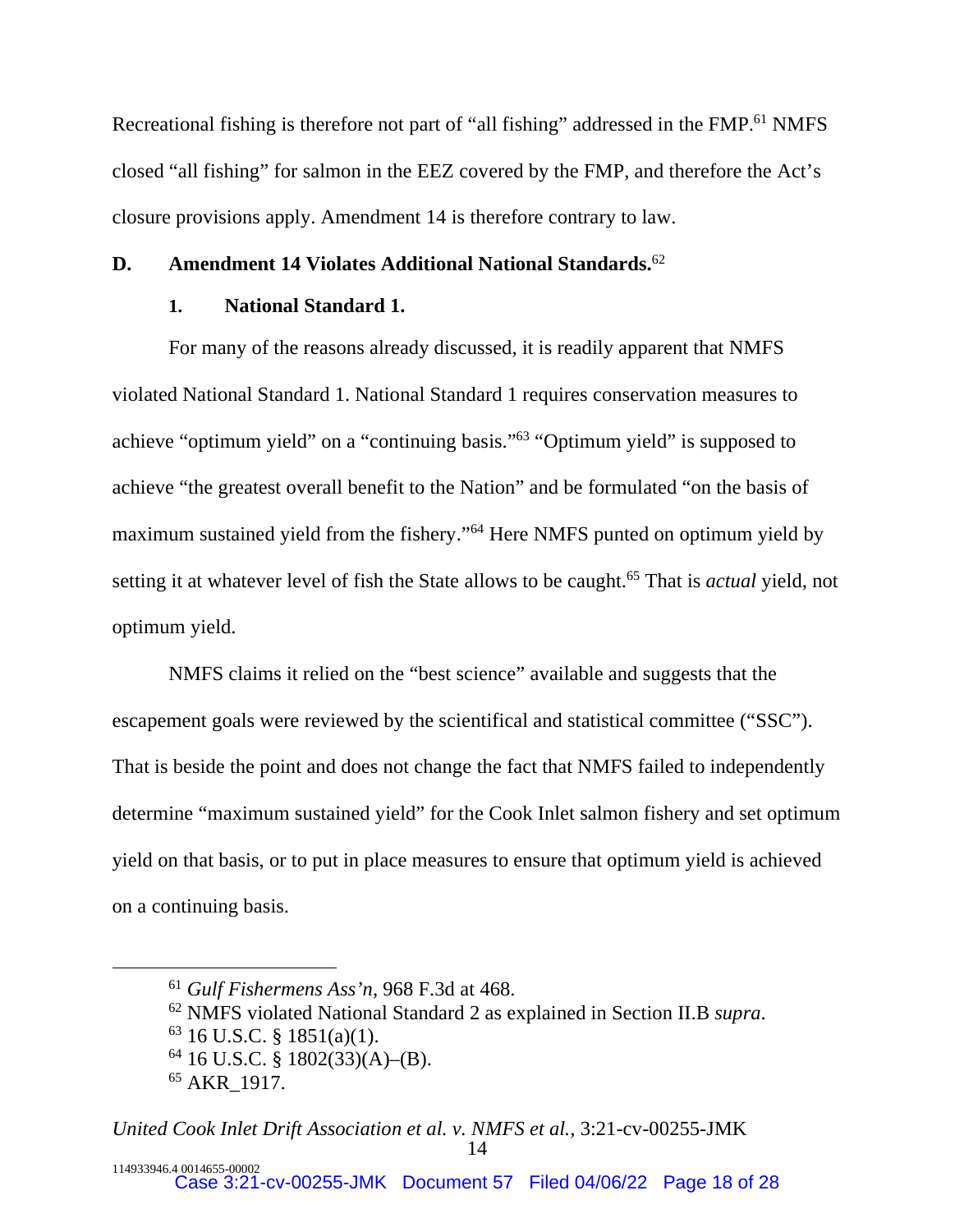In any event, science also is not on NMFS's side. UCIDA agrees that the SSC includes capable scientists. But they can only review what is put in front of them. The SSC was *never presented with the last-minute Alternative 4*. Nor was it asked whether the State could achieve optimum yield after permanently closing the single-most productive commercial salmon fishing location in Cook Inlet, and the only geographic area that harvests some stocks.<sup>66</sup> However, the Councils' Advisory Panel (charged by Congress to "provide information and recommendations on, and assist in the development of, fishery management plans and amendments to such plans" $)$ <sup>67</sup> did weigh in on Alternative 4 and expressed nothing but unanimous criticism. It found that Alternative 4 was based on unsupported assumptions and "does not consider the migration of displaced fishers and how the amplified effort in State waters will affect harvest strategies."<sup>68</sup> It also observed that the explanation for Alternative 4 "reads more like an arbitrary statement than best available science."<sup>69</sup> These concerns are not addressed in the record. The reality is that optimum yield for the fishery (*i.e.*, whatever catch the State allows to happen) was selected by Regional Director Balsiger outside the Council process, and three months after the Council took final action.<sup>70</sup> The only records of Regional Director Balsiger's action are a one-page letter with a one-page attachment he sent to the Council on March

<sup>66</sup> The last SSC review occurred before Alternative 4 was even proposed. *See* AKR\_18677.

 $67$  16 U.S.C. § 1852(g)(3)(A).

<sup>68</sup> AKR\_16427

<sup>69</sup> *Id*.

<sup>70</sup> Opening Br. at 20.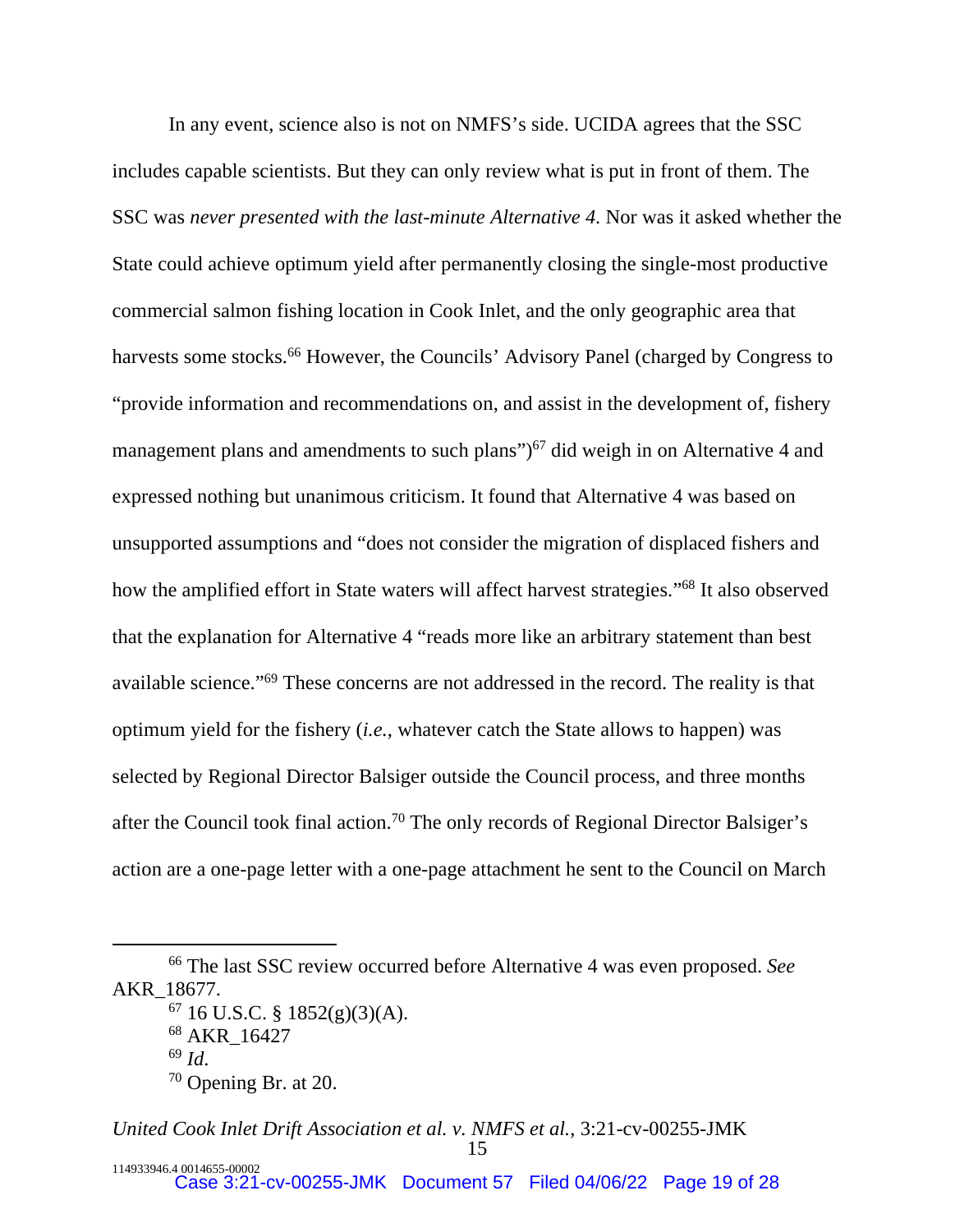25, 2021.<sup>71</sup> There was no compliance with, or even a true analysis of, National Standard 1. NMFS simply acceded to the State's desire to avoid "federal and outsider influence" by turning the fishery and the optimum yield determination over to the State.

Regardless, NMFS's invocation of the "best science" does not cure the fact that it entirely failed to set ACLs and AMs for the "fishery" as required by the Act and its own National Standard 1 regulations. NMFS argues that ACLs and AMs "could not be enforced in state waters," and are therefore unnecessary.<sup>72</sup> But this argument is contradicted by its own regulations, which instruct that it is *required* to set ACLs and AMs in state waters regardless of its enforcement ability:

> For stocks or stock complexes that have harvest in state or territorial waters, FMPs and *FMP amendments should include an ACL for the overall stock* that may be further divided. For example, the overall ACL could be divided into a Federal-ACL and state-ACL. However, NMFS recognizes that Federal management is limited to the portion of the fishery under Federal authority. See 16 U.S.C. 1856. When stocks are comanaged by Federal, state, tribal, and/or territorial fishery managers, the goal should be to develop collaborative conservation and management strategies, and scientific capacity to support such strategies (including AMs for state or territorial and Federal waters), to prevent overfishing of shared stocks and ensure their sustainability.<sup>[73]</sup>

Thus, NMFS was required to set an ACL for "the overall stock" including state waters,

but arbitrarily failed to do so.

 $71$  AKR 15532–33.

<sup>72</sup> NMFS Br. at 41.

 $73\,50\,$  C.F.R. § 600.310(f)(4)(iii) (emphasis added).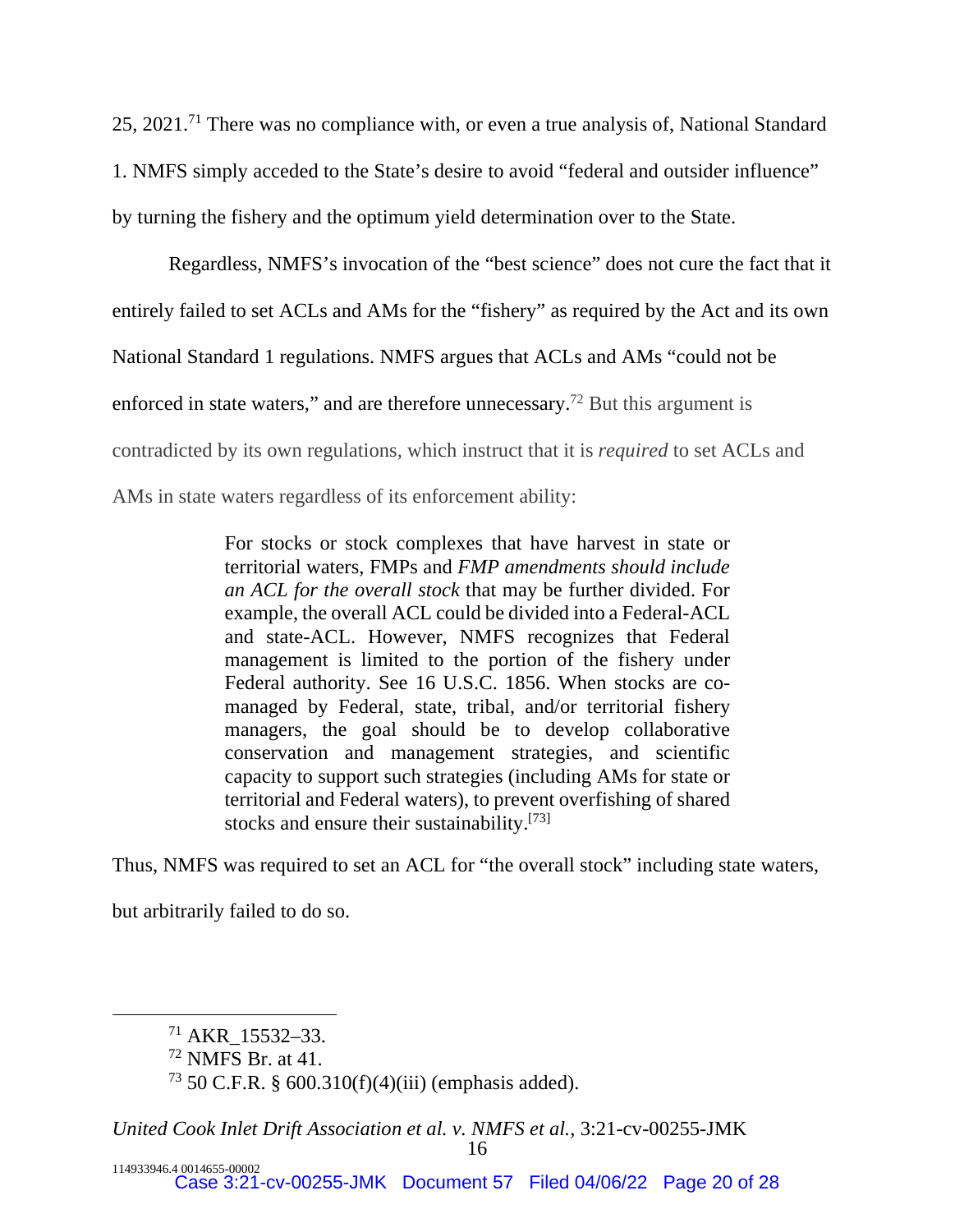As for its failure to set ACLs or AMs or to provide any management *at all* for the recreational fishing in federal waters, NMFS pretends that "UCIDA's complaint raises no such allegation."<sup>74</sup> This is false. UCIDA's complaint states that "under Amendment 14, NMFS continues to defer management decisions for sport fishing within federal waters in Cook Inlet to the State of Alaska without delegation through an FMP. This is directly contrary to the Ninth Circuit's instruction."<sup>75</sup> State of Alaska regulations use the term "sport fishing" to refer to "recreational" fishing, including in Cook Inlet.<sup>76</sup>

NMFS has no defense for its failure to incorporate the recreational fishery. Regional Director Balsiger wrote a letter to the Council explaining that the Ninth Circuits' rationale applied to the "sport fishery" in federal waters.<sup>77</sup> Even assuming that the Council could put off the decision as to whether to actively manage that portion of the fishery to some later date (and continue to ignore the decision in *United Cook* from six years ago), recreational fishing is still part of the "fishery" governed by the FMP and must have ACLs and AMs. NMFS's failure to provide those violates National Standard 1.

<sup>74</sup> NMFS Br. at 33.

 $^{75}$  Dkt. 1, ¶ 112.

<sup>76</sup> *See, e.g.*, 5 AAC 58.001 (explaining "[t]his chapter applies to saltwater sport fishing  $\dots$ "). <sup>77</sup> AKR\_15107–08.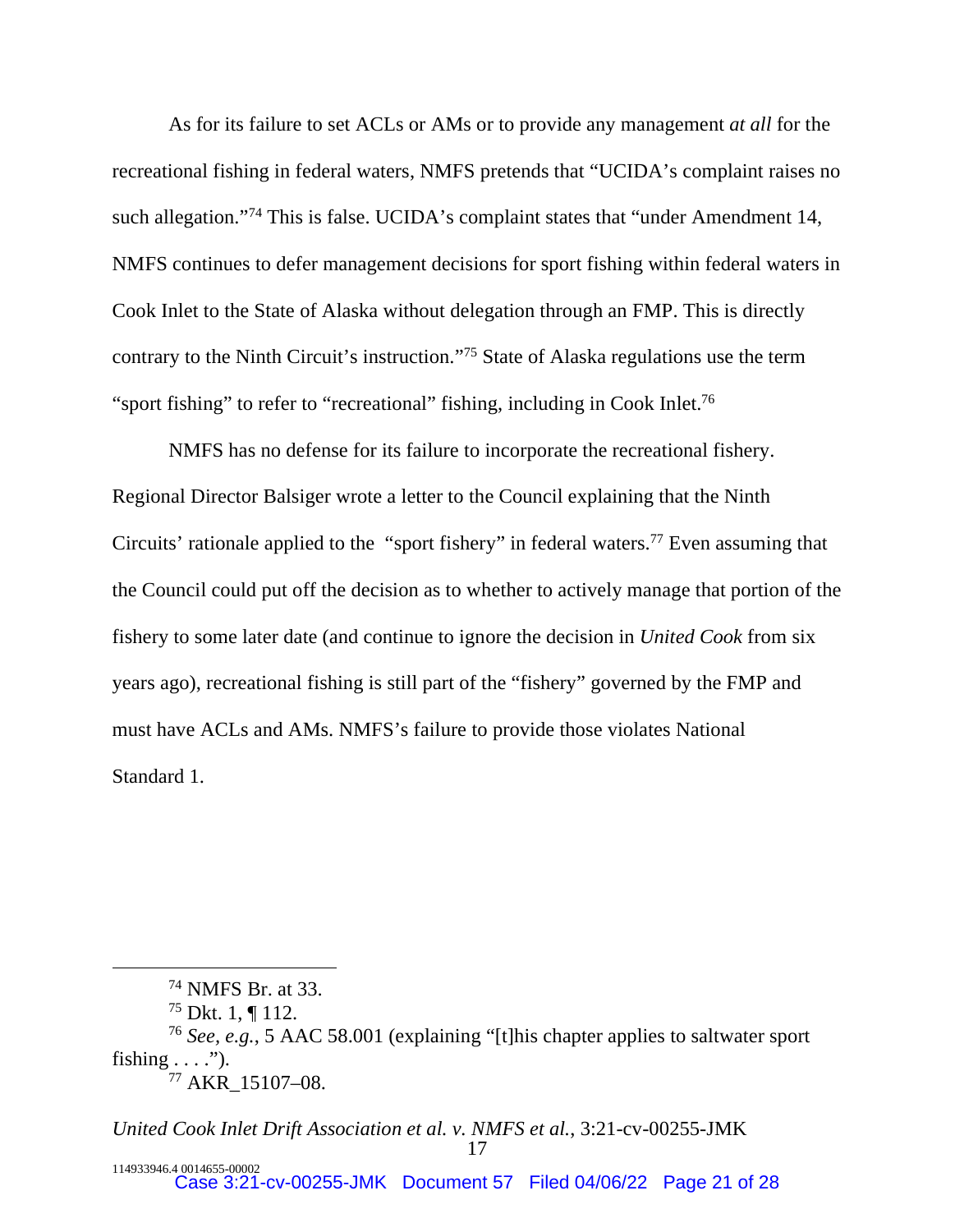#### **2. National Standard 4.**

National Standard 4 requires allocations of fishing privileges to be, among other things, "fair and equitable" and "reasonably calculated to promote conservation."<sup>78</sup> UCIDA's opening brief demonstrates that Amendment 14 does neither, by unfairly: (i) giving all salmon fishing opportunity in federal waters to the recreational fishery and (ii) closing commercial salmon fishing in federal waters and redistributing that catch to fishing in State waters. UCIDA also demonstrated that neither result has a conservation reason.<sup>79</sup>

The State responds with a novel argument (tellingly not joined by NMFS) that National Standard 4 applies only when discriminating against residents of different states. The State misreads the statute. National Standard 4 *both* prohibits discrimination between residents of different states *and* requires that allocations between all fishermen be fair and equitable and serve a conservation purpose.<sup>80</sup> It does not, as the State claims, require allocations to be fair and equitable and serve a conservation purpose *only* when discriminating against fishermen based on residency.<sup>81</sup> NMFS's regulations interpreting

 $78$  16 U.S.C. § 1851(a)(4).

<sup>79</sup> Opening Br. at 35.

 $80$  16 U.S.C. § 1851(a)(4).

 $81$  To the extent relevant, the State does discriminate through its resident-only personal use fishery. AKR\_586. The State will now close commercial fishing on weekends "to facilitate movement of fish into the rivers for the personal use fishery." Alaska Dep't of Fish & Game, Upper Cook Inlet 2022 Outlook for Commercial Salmon Fishing at 5-6,

<http://www.adfg.alaska.gov/static/applications/dcfnewsrelease/1361148761.pdf>(Mar. 24, 2022).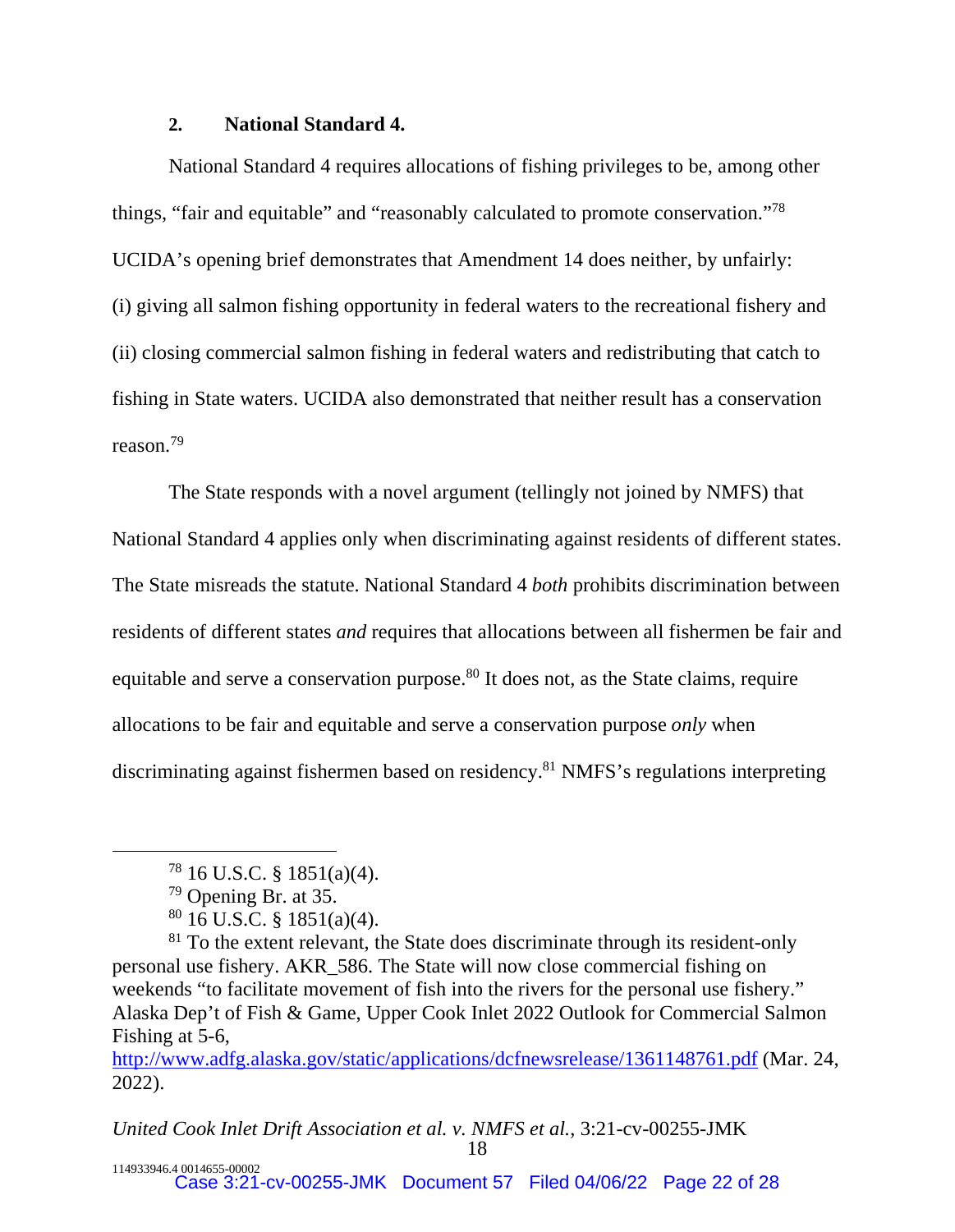National Standard 4 makes this clear. Subsection (b) explains that discrimination between residents of different states is something that an FMP "may not" do. $82$  Subsection (c) explains that an FMP "may" allocate fishing privileges if those allocations are fair and equitable and promote conservation.<sup>83</sup> This interpretation is also supported by case law.<sup>84</sup>

NMFS tries to avoid National Standard 4, arguing that "[t]he Final Rule is not a direct distribution of fishing privileges and therefore is not an allocation."<sup>85</sup> In other words, NMFS believes that the complete closure of all commercial fishing in federal waters in Cook Inlet is just an incidental consequence of Amendment 14. NMFS is wrong. Its own regulations provide examples of direct distributions of fishing privileges in the definition of "allocation of fishing privileges," which include "different . . . fishing seasons for recreational and commercial fishermen" and "assignment of ocean areas to different gear users."<sup>86</sup> Even NMFS's staff called the closure a "reallocation from the

<sup>85</sup> NMFS Br. at 47.

<sup>86</sup> 50 C.F.R. § 600.325(c)(1); *see Sustainable Fisheries Coal. v. Raimondo*, No. CV 21-10204-LTS, 2022 WL 795456, at \*6 (D. Mass. Mar. 4, 2022) (finding exclusion zone that prohibited one gear type was arbitrary and capricious under National Standard 4 because the record failed to demonstrate a conservation need for the allocation).

<sup>82</sup> 50 C.F.R. § 600.325(b).

<sup>83</sup> *Id*. § 600.325(c).

<sup>84</sup> *See N.C. Fisheries Ass'n, Inc. v. Gutierrez*, 518 F. Supp. 2d 62, 90 (D.D.C. 2007) (discussing whether National Standard 4 is violated when commercial and recreational fishermen are allegedly treated differently but not mentioning state residency); *Guindon v. Pritzker*, 240 F. Supp. 3d 181, 195 (D.D.C. 2017) (National Standard 4 violation due to unfair and unequal treatment of recreational and commercial fishermen with no mention of state residency).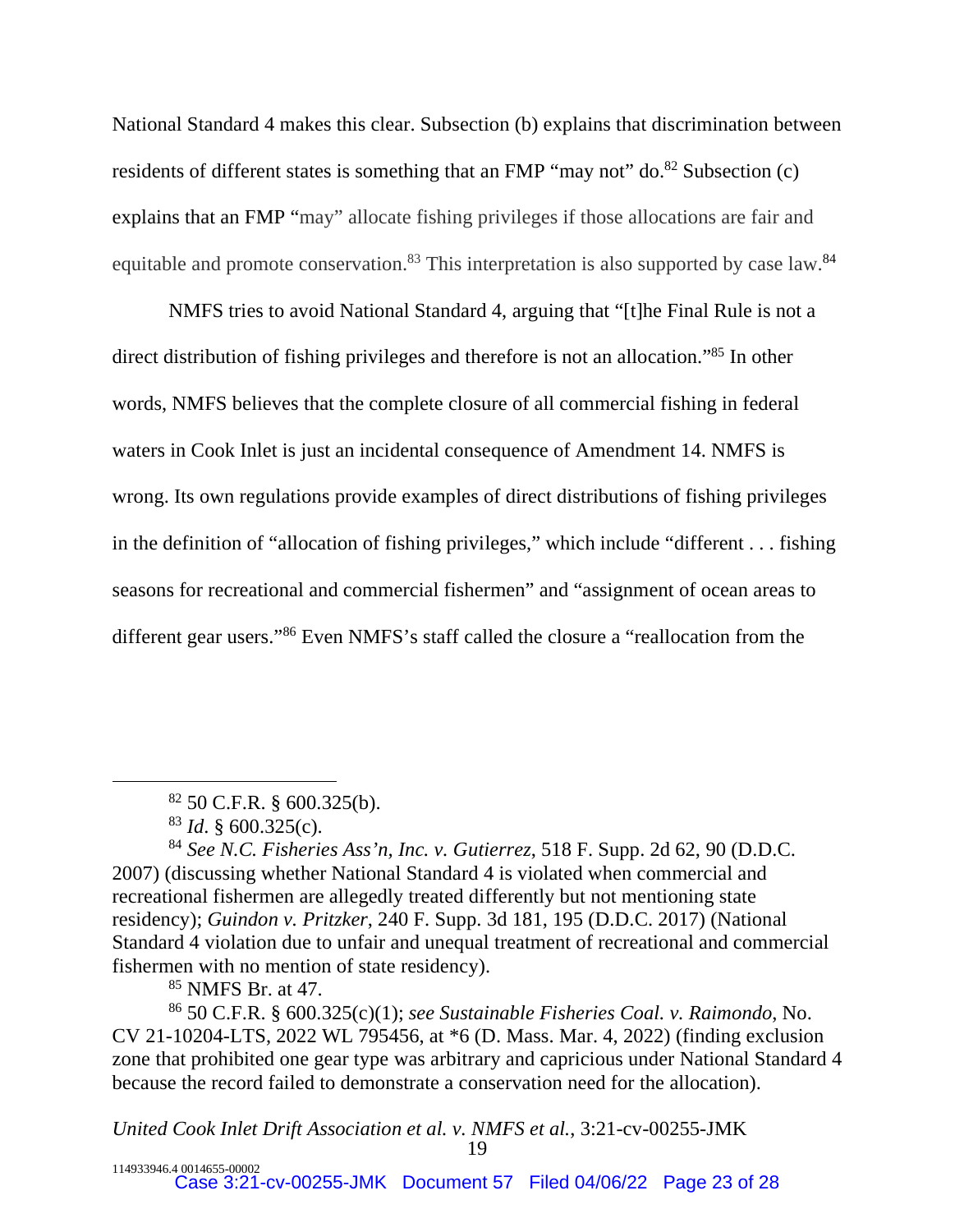drift gillnet to other fisheries."<sup>87</sup> The closure plainly allocated fishing privileges from commercial harvesters to recreational and state water harvesters. The closure therefore violates National Standard 4.

#### **3. National Standard 8.**

UCIDA's opening brief demonstrates that NMFS was required to "assess, specify, and analyze the *likely* effects" of the fishery closure on fishing communities and minimize the impacts, and that it failed to do so by conducting a cursory, generic analysis.<sup>88</sup> NMFS does not address the standard ("likely effects") at all, points to the same cursory analysis (which it calls "extensive"), and claims that "the actual impact was very uncertain and that any negative impacts may be offset by beneficial impacts associated with harvest in state waters."<sup>89</sup> NMFS does not dispute that it cranked out this "extensive" analysis in less than 30 days or that its data collection effort was limited to sending a questionnaire to the State. According to NMFS, this was a sufficient look at the "best scientific information available."<sup>90</sup>

However, the Act's "best scientific information available" requirement is not an excuse to forgo a thoughtful analysis.<sup>91</sup> NMFS's regulations explain that NMFS may use

<sup>87</sup> AKR\_7281; *see also* AKR\_16428 (closure was "allocative" and results in "redistribution of salmon resources"); AKR\_468–69 (explaining that the closure will "shrink" drift fleet").

<sup>88</sup> Opening Br. at 37–38.

 $89$  NMFS Br. at 50.

<sup>90</sup> *Id*. at 52.

<sup>91</sup> *Hadaja, Inc. v. Evans*, 263 F. Supp. 2d 346, 357 (D.R.I. 2003) ("[T]here is a difference between relying on conflicting evidence or incomplete evidence and relying on no evidence.").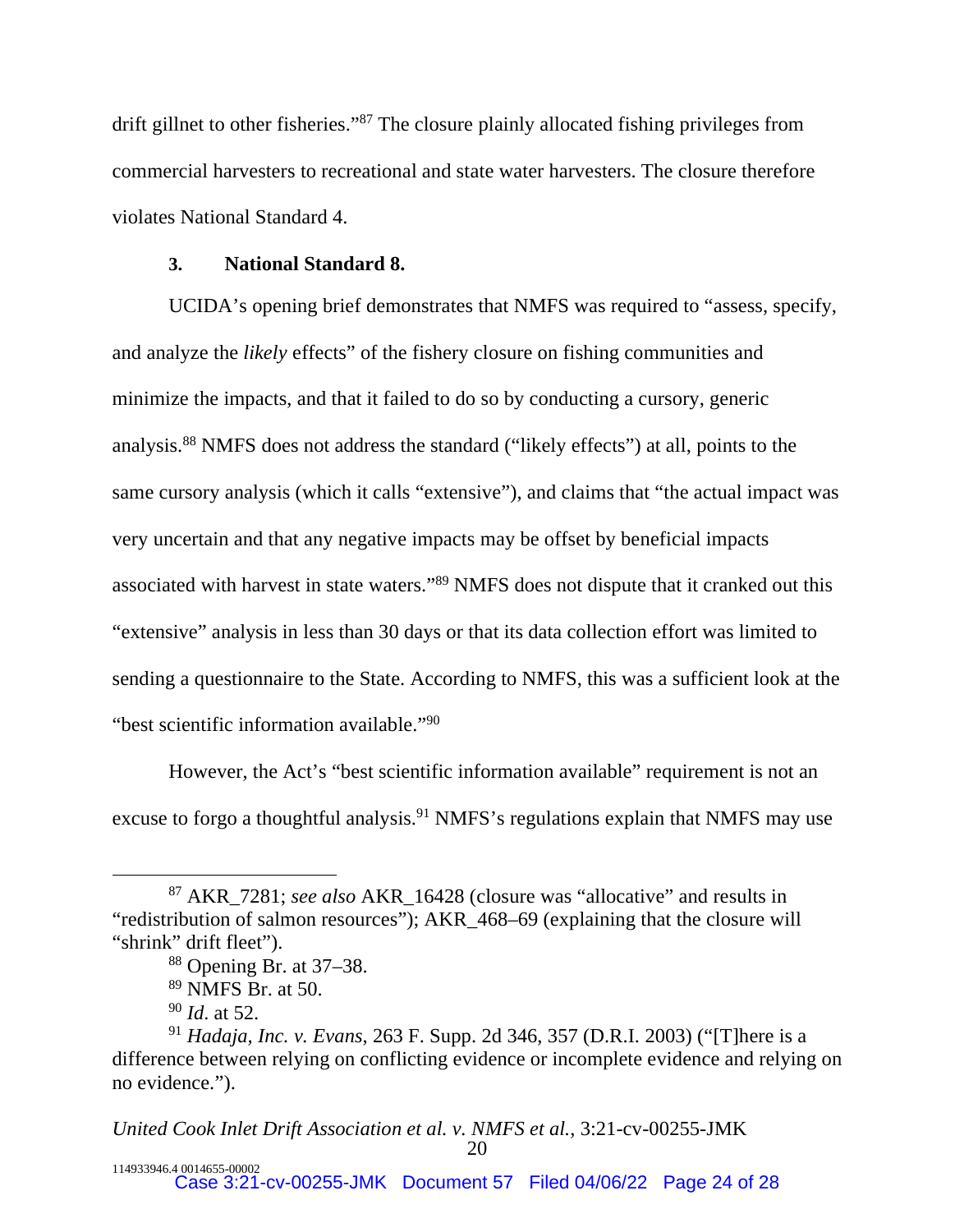data "provided by fishermen, dealers, processors, and fisheries organizations and associations," and that "[i]n cases where data are severely limited, effort should be directed to identifying and gathering needed data."<sup>92</sup> NMFS ignored these instructions and arbitrarily forged ahead with the permanent closure of one of the most productive commercial salmon fishing locations in the State with, at most, limited data on the nature and magnitude of the consequences to fishing communities.

Indeed, the Council acted in disregard of its own Advisory Panel, designed by Congress to advise on exactly this kind of issue. The Advisory Panel unanimously agreed that "Alternative 4 does not meet National Standard 8" and would "maximize negative economic impacts on Kenai Peninsula fishing communities."<sup>93</sup> Even the State has conceded that a closure would be disastrous:

> While it may not be easy to quantify the economic impact of closing salmon fisheries in the federal waters of Cook Inlet, even if state fisheries are kept open, *it cannot be disputed that such a closure would cause a severe adverse impact on those who depend on the Cook Inlet salmon fishery*. [94]

NMFS failure to "assess, specify, and analyze the likely effects" of the closure, and its decision to approve the alternative that would "maximize" negative economic consequences, violated National Standard 8.

# **E. NMFS Violated NEPA.**

UCIDA's opening brief demonstrated the environmental assessment ("EA") failed

<sup>92</sup> 50 C.F.R. § 600.345(c)(2).

<sup>&</sup>lt;sup>93</sup> AKR 16428.

 $94$  AKR $\overline{\phantom{a}}$ 578–79 (emphasis added).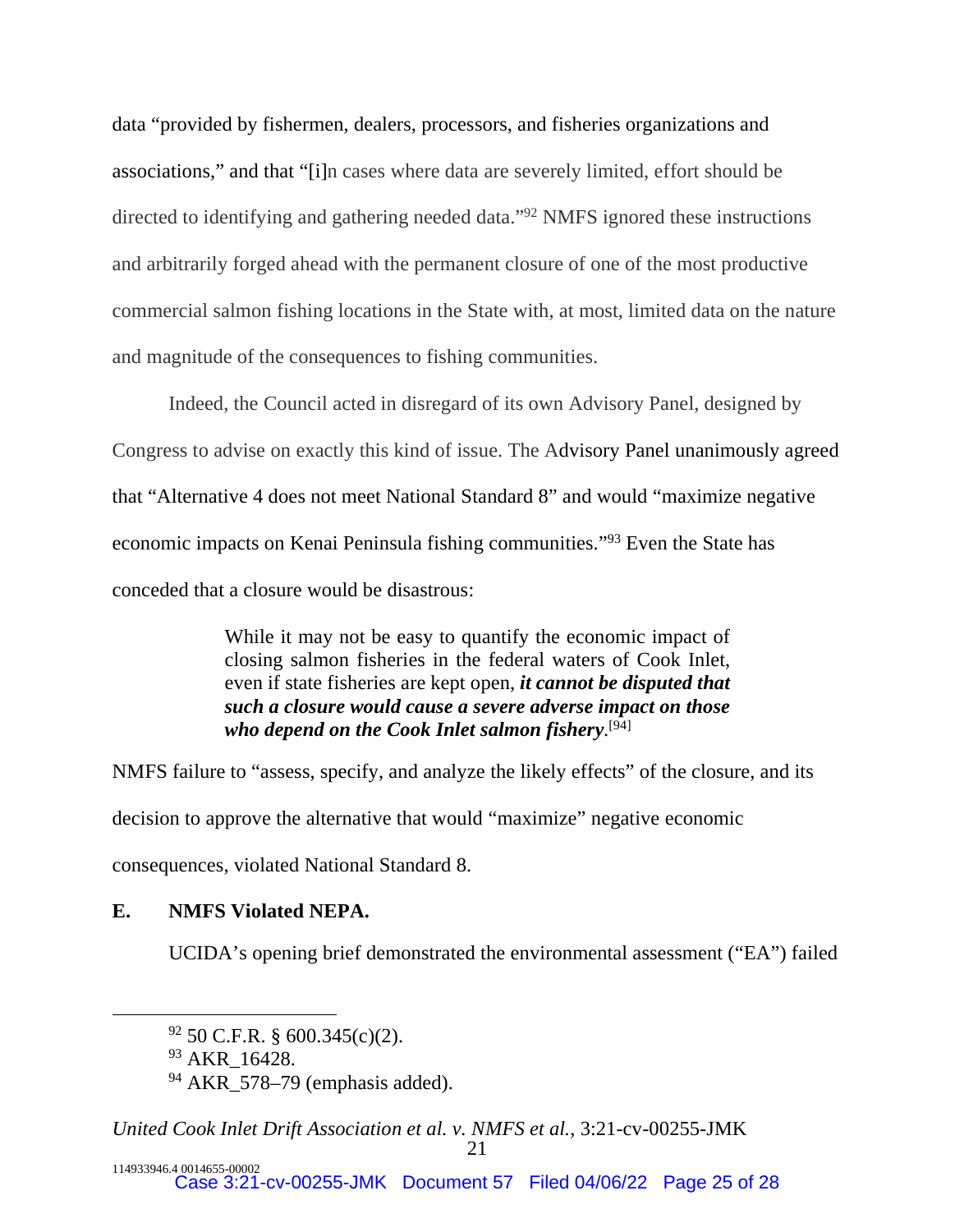to provide a "convincing statement of reasons" because the EA concluded that the actual impacts are "not possible" to determine. NMFS makes no effort to defend its "not possible" determination or explain why it could not gather additional information as *required* by the National Environmental Policy Act ("NEPA").<sup>95</sup> "[T]o simply dismiss the environmental affects as 'speculative and uncertain' does not meet the [agency's] obligation 'to supply convincing statement of reasons why potential effects are insignificant."<sup>96</sup>

Regarding alternatives, NMFS has conceded that the State's bait-and-switch tactics "left 'us only a solution that's been rejected by all impacted users.'"<sup>97</sup> In other words, the "scope of alternatives" evaluated by NMFS for NEPA purposes was also a sham. It is no wonder that NMFS fails to address the case law holding that "bait-andswitch tactics" defeat "the purpose and intent of NEPA."<sup>98</sup> NMFS violated NEPA by both (i) failing to provide a "convincing statement of reasons" that the impacts of Alternative 4 were "not significant" and (ii) failing to evaluate a *reasonable* range of alternatives.

<sup>95</sup> *N. Plains Res. Council, Inc. v. Surface Transp. Bd.*, 668 F.3d 1067, 1085 (9th Cir. 2011) ("We are unpersuaded that these excuses can relieve the Board of its requirement under NEPA to gather information before it can make an informed decision.").

<sup>96</sup> *Greer Coal., Inc. v. U.S. Forest Serv.*, No. CV 06-0368-PHX-MHM, 2007 WL 675954, at \*8 (D. Ariz. Mar. 1, 2007) (quoting *Blue Mountain Biodiversity Project v. Blackwood*, 161 F.3d 1208, 1211 (9th Cir. 1998)).

<sup>97</sup> NMFS Br. at 24 (quoting AKR\_7315).

<sup>98</sup> *Friends of Clearwater v. McAllister*, 214 F. Supp. 2d 1083, 1089 (D. Mont. 2002).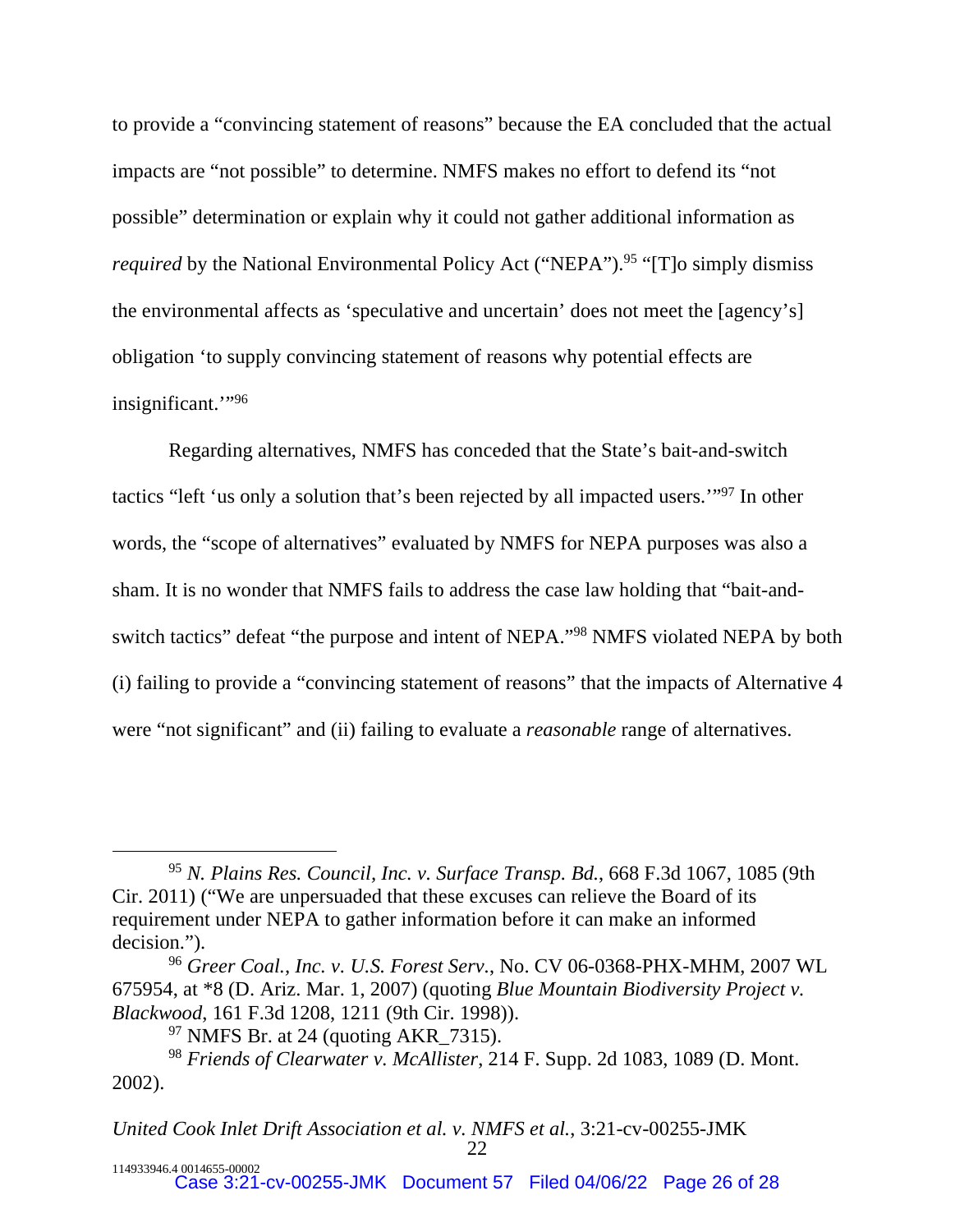# **F. The Court Should Immediately Vacate Amendment 14.**

UCIDA's opening brief demonstrated that immediate vacatur of Amendment 14 and its implementing regulations is warranted so that fishing can proceed on June 20, 2022.<sup>99</sup> The State is silent on remedy, and NMFS makes no argument against immediate vacatur. Accordingly, the appropriate remedy is (as set forth in the proposed order) immediate vacatur of Amendment 14 and its implementing regulations, and an order requiring that the parties meet and confer and propose a briefing schedule to this Court to address appropriate additional relief that is warranted in light of NMFS's failure to carry out its statutory duties.

### **III. CONCLUSION**

For the foregoing reasons, NMFS's approval of Amendment 14 was arbitrary, capricious, and contrary to law. The agency action should be set aside.

DATED this 6th day of April, 2022.

*/s/ Jason T. Morgan*  Jason T. Morgan, AK Bar No. 1602010 Ryan P. Steen, AK Bar No. 0912084 Beth S. Ginsberg, Admitted *Pro Hac Vice*  Connor R. Smith, AK Bar No. 1905046

Attorneys for United Cook Inlet Drift Association and Cook Inlet Fishermen's Fund

Certification: Pursuant to Local Civil Rule 7.4(a)(1), this brief contains 5,694 words.

<sup>&</sup>lt;sup>99</sup> Opening Br. at 41.